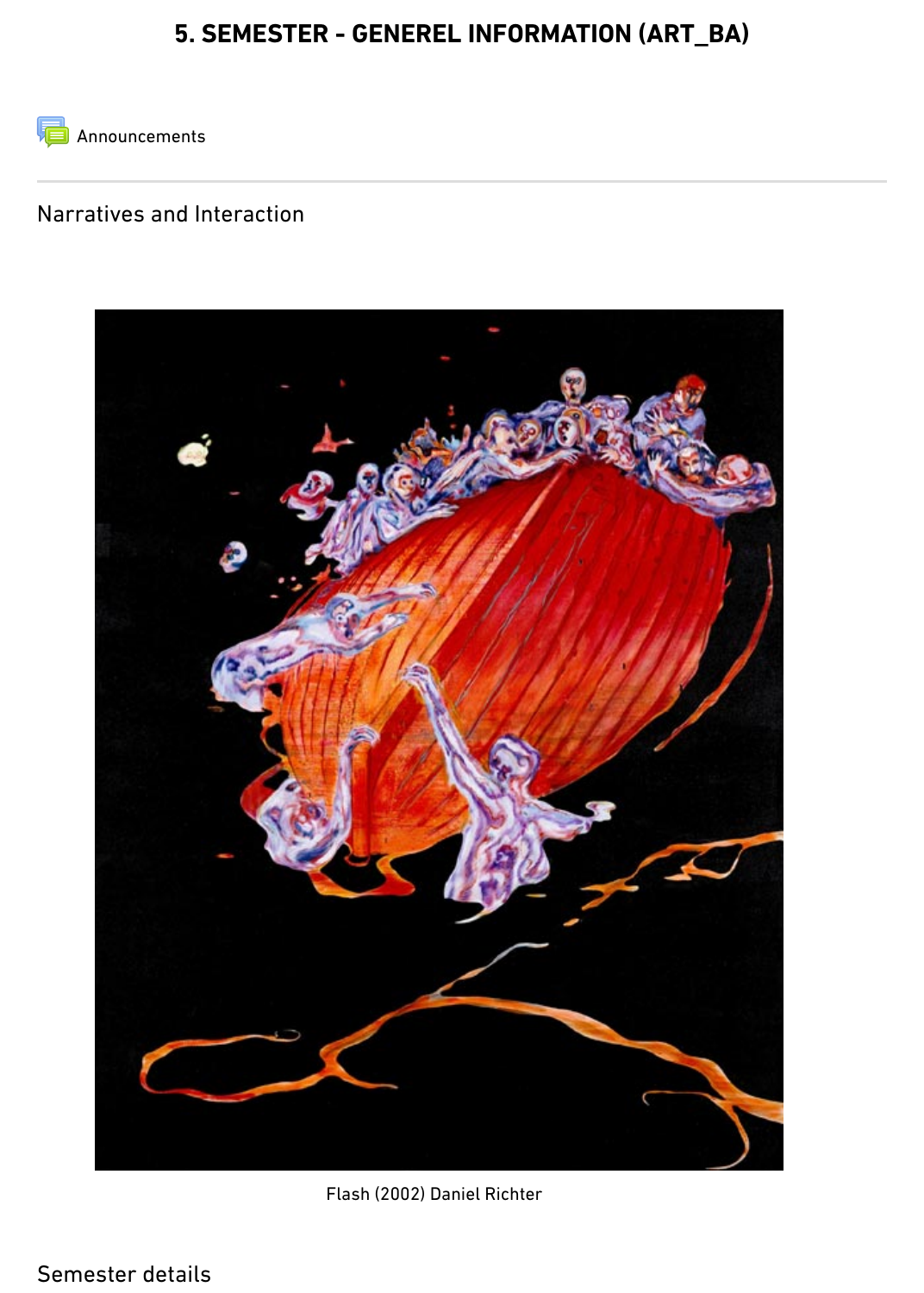**School** 

School of Music, Music Therapy, Psychology, Communication, ArT and Technology (MPACT)

Study board ArT & Technology

Study regulation BA Study Program in Art & Technology, The Faculty of Humanities, AAU, September 2015:

[http://www.fak.hum.aau.dk/digitalAssets/109/109056\\_ba\\_art\\_2015\\_hum\\_aau.dk.pdf](http://www.fak.hum.aau.dk/digitalAssets/109/109056_ba_art_2015_hum_aau.dk.pdf)

The semester introduces the production and creation of narrative artefacts and universes with special emphasis on the integration of interactive narratives and physical stages. Understanding the logic that shapes the narrative aspects of culture production and artefacts is essential for designing compelling and interactive user experiences. The modules are informed by theoretical and practical courses and seminars concerning concept development for new media including interactive cinema, video editing, scripting, screenings, workshops and discussion. The semester projects provide opportunities to establish collaborative processes and projects with external partners and the city of Aalborg.

During the semester, students will learn theories, histories and practices of interactivity, narrativity, performance and new media. Students will be introduced to different technologies and artistic methods, including prototyping performance technologies, projection mapping, and basic principles of stage design including lighting, sound, scenic design, and projection. Students will learn to analyze, discuss and apply aesthetic theories and methodologies such as intermediality, performance technology and postdramatic theatre in relation to live performance.

# Overview of the modules

The semester consists of 4 modules:

Module 15: Narratives and Interaction, (15 ECTS). The module comprises the semester-project and the following courses supporting the semester-project (10 ECTS):

1. Artistic and Academic Methodology V (Participatory Methods). Course Coordinator: Elizabeth Jochum. Lecturer: Sandro Masai (1 ECTS). Lectures and workshops. (Integration of the courses on Artistic and Academic Methodology and Manuscript).

2. Narrativity, Dramaturgy and Media 1: Narrative theories from literature, film, performance and new media. Course coordinator: Elizabeth Jochum. Lecturers: Elizabeth Jochum and Falk Heinrich (2 ECTS). Lectures, workshops and in-course assignments.

3. Manuscript I: Storyboards, playwrighting and authoring performance scores. Course Coordinator: Elizabeth Jochum (1 ECTS).

4. *Video Editing*: Video Camera, Projection and Live Performance. Course coordinator: Elizabeth Jochum. Lecturer: Thomas Busk. (1 ECTS)

Module 16: Mixed Reality Technologies (5 ECTS). Focuses on the technology needed to do your semesterprojects. The module comprises the following courses:

1. Performance Technology. Course coordinator: Palle Dahlstedt. Lecturers: Palle Dahlstedt. (2 ECTS).

Module 17: Art-Based Research (5 ECTS) is about concept development strategies and practice-based research. The module comprises the following courses:

1. Art-Based Research: Theory and Practice. Course coordinator: Falk Heinrich.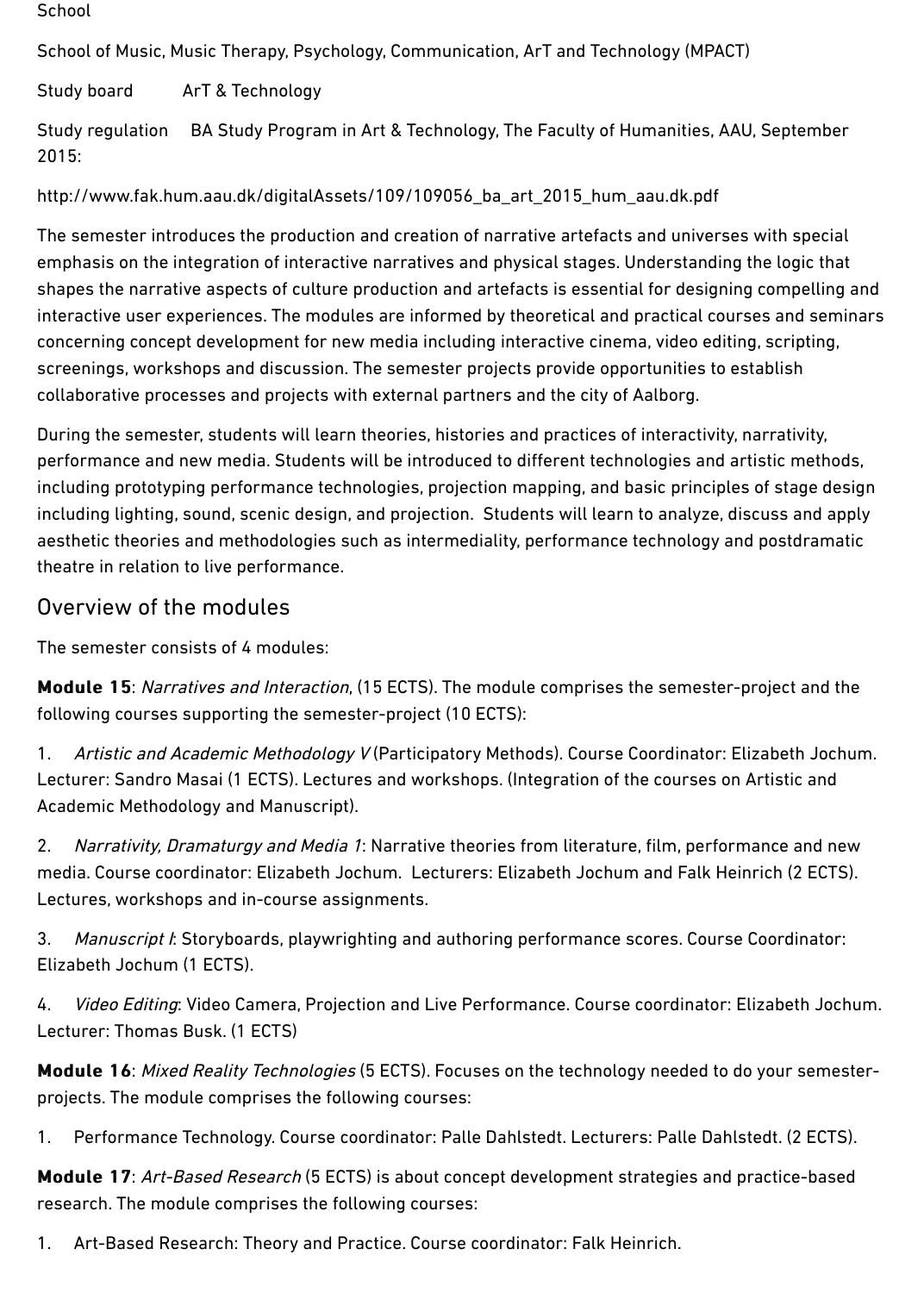Lecturers: Falk Heinrich. (2 ECTS).

Module 18 (Elective): Multimedia Programming (5 ECTS).

The module comprises the following courses:

1. Multimedia Programming in Robotic Art. Course coordinator: Markus Löchtefeld.

Lecturers: Markus Löchtefeld, Elizabeth Jochum. (2 ECTS).

OR

You can attend course(s) offered by other study programs. Both you will need to sign up for (contact the study counselors or Anne Nielsen for further information).

# INTERMEDIA PERFORMANCE

This semester will focus on narratives and interaction through intermedia performance. Students will design an interactive performance based on William Shakespeare's The Tempest (1611). The semester project lies at the intersection of theatre, dramaturgy, digital media, scenography and performance.All students will participate in the creative and practical development of a live, intermedia performance.

The performance will be open to the public and is scheduled for

November 30, December 1<sup>st</sup> and 2<sup>nd</sup> 2017

in MINDSTE SCENE (Aalborg Theatre).

Working in groups, students will combine playwriting/dramaturgy and interactive technologies to design responsive/interactive narrative universes and physical spaces for live performance. Teaching is organized in relevant workshops and related courses aimed at supporting project work. Students will work together in groups (5 groups total) and be responsible for one act of the play. In addition to group work, students will ALSO be assigned a role in the Production Team according to their interest in a specific aspect of production: dramaturgy, directing, set design, lighting design, costume design, sound design, and publicity/PR, etc. Students will peform in the production, and will be responsible for developing a cohesive, intermedia performance. Participation in the live event (including the production and technical rehearsals prior to the performance) is required for successful completion of the semester.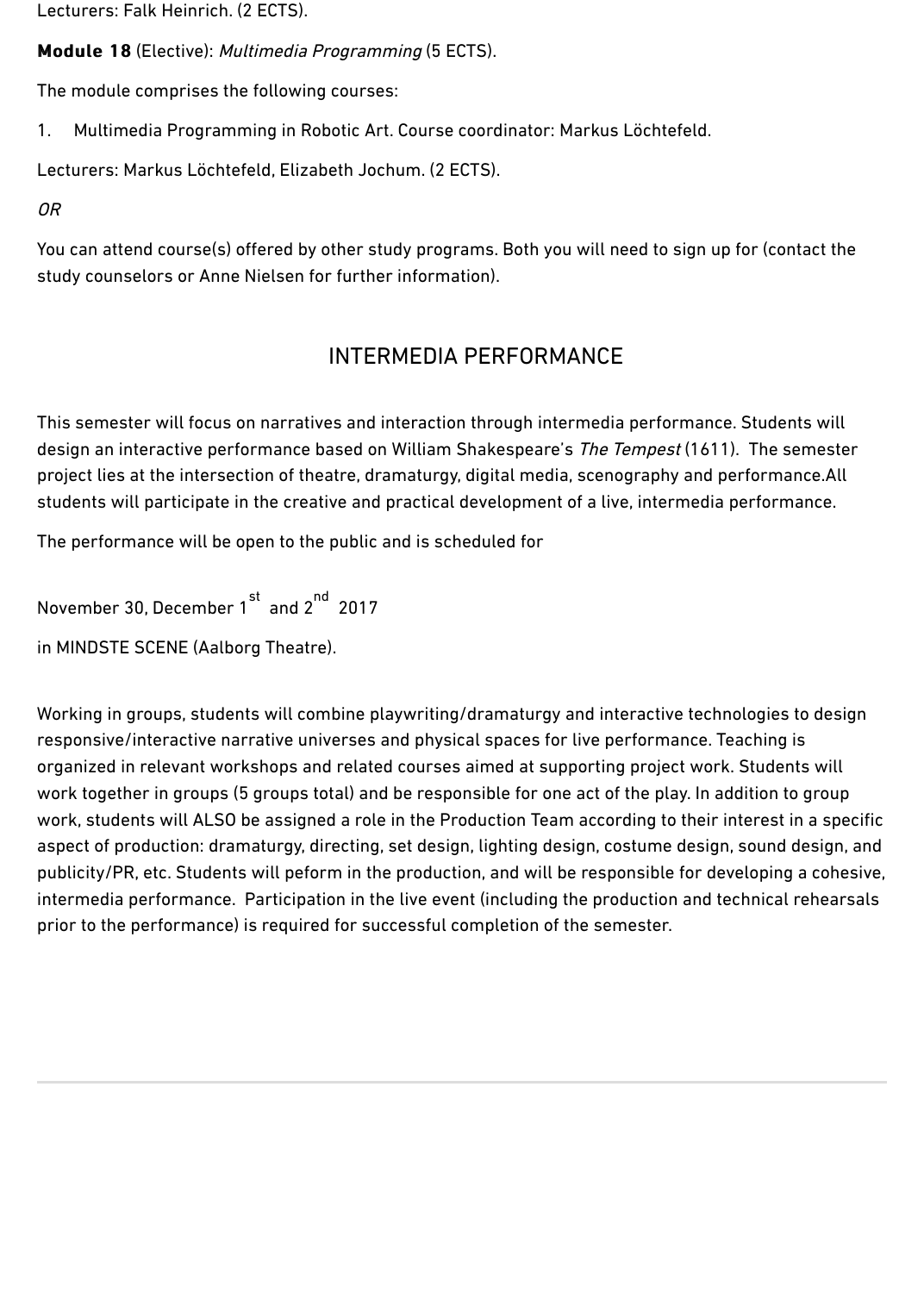# **MODULE 15 - NARRATIVES AND INTERACTION (M15, P) (ART\_BA)**

 $\bigoplus$  [Announcements](https://www.moodle.aau.dk/mod/forum/view.php?id=624028)

[Add an activity or resource](https://www.moodle.aau.dk/course/view.php?id=22152#)

# TEMPESTS

William Shakespeare's The Tempest was written in 1611, in response to western colonialism (the British colonization of the Americas), and the enlarged geographical and mental horizons created by European exploration of distant places. The play stages the troubling effects of surprise, estrangement, and disillusionment provoked by global exploration, trade, and travel. Set on an island between North Africa and Italy, the play takes place amidst the shipping and trade routes that crisscrossed the Mediterranean, through which exotic goods from Asia and the Middle East poured into Europe, and European traders encountered people from other nations and felt the disturbance involved in crossing cultural divides. The play has inspired many adaptations and interpretations, including Aime Cesaire's postcolonial play <sup>A</sup> Tempest (1969) that examine the ill effects of imperialism and capitalism, Peter Greenaway's avant-garde film Prospero's Books (1991), and the science fiction novel Olympos by Dan Simmons (2005).

In 2017, we are living amidst one of the largest migrations and humanitarian crises in modern history created by the outbreak of civil war in Syria. Since 2011, 11 million Syrians have left their homes. According to the United Nations High Commissioner for Refugees (UNHCR), 4.8 million refugees have fled to Turkey, Lebanon, Jordan, Egypt and Iraq, and 6.6 million are internally displaced within Syria. One million people have requested asylum to Europe. Since 2013, Syria has made up the largest number of asylum seekers in Denmark. The journey of these asylum seekers to Europe is treacherous and deadly: refugees cross the same dangerous Mediterranean waters depicted in Shakespeare's play, and many of them do not survive the journey. The migration has sparked a crisis as countries struggle to cope with the influx of people, creating division in the EU about how to deal with resettling people.

This semester, we will develop an intermedia performance based on The Tempest to develop an artistic response that explores the global migrant crisis and other relevant themes. Working with the Semester theme of Narratives and Interaction, we will collaborate in an intermedia performance to be staged at Aalborg Theatre in December. We will be working in the Mindste Scene, on a custom set that is ideal for interactive projection mapping, LED lighting effects, and sound. Details of the production will be discussed at the early semester meeting in August.

#### Sources:

[http://syrianrefugees.eu](http://syrianrefugees.eu/) [http://refugees.dk](http://refugees.dk/) <https://www.bl.uk/shakespeare/articles/the-tempest-and-the-literature-of-wonder>



[Edit](https://www.moodle.aau.dk/course/view.php?id=22152#)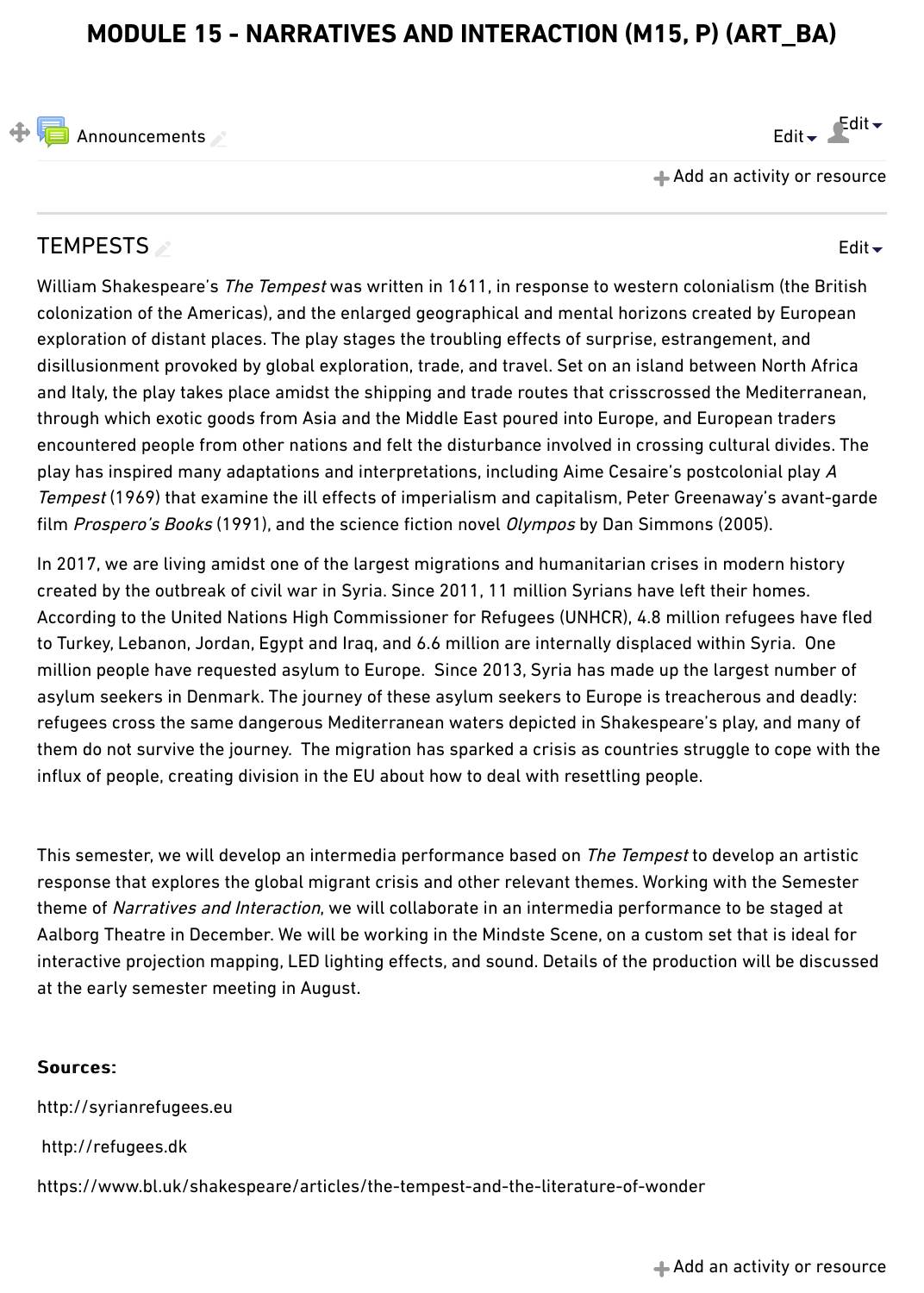$\overline{\mathbf{G}}$  $\overline{\mathbf{G}}$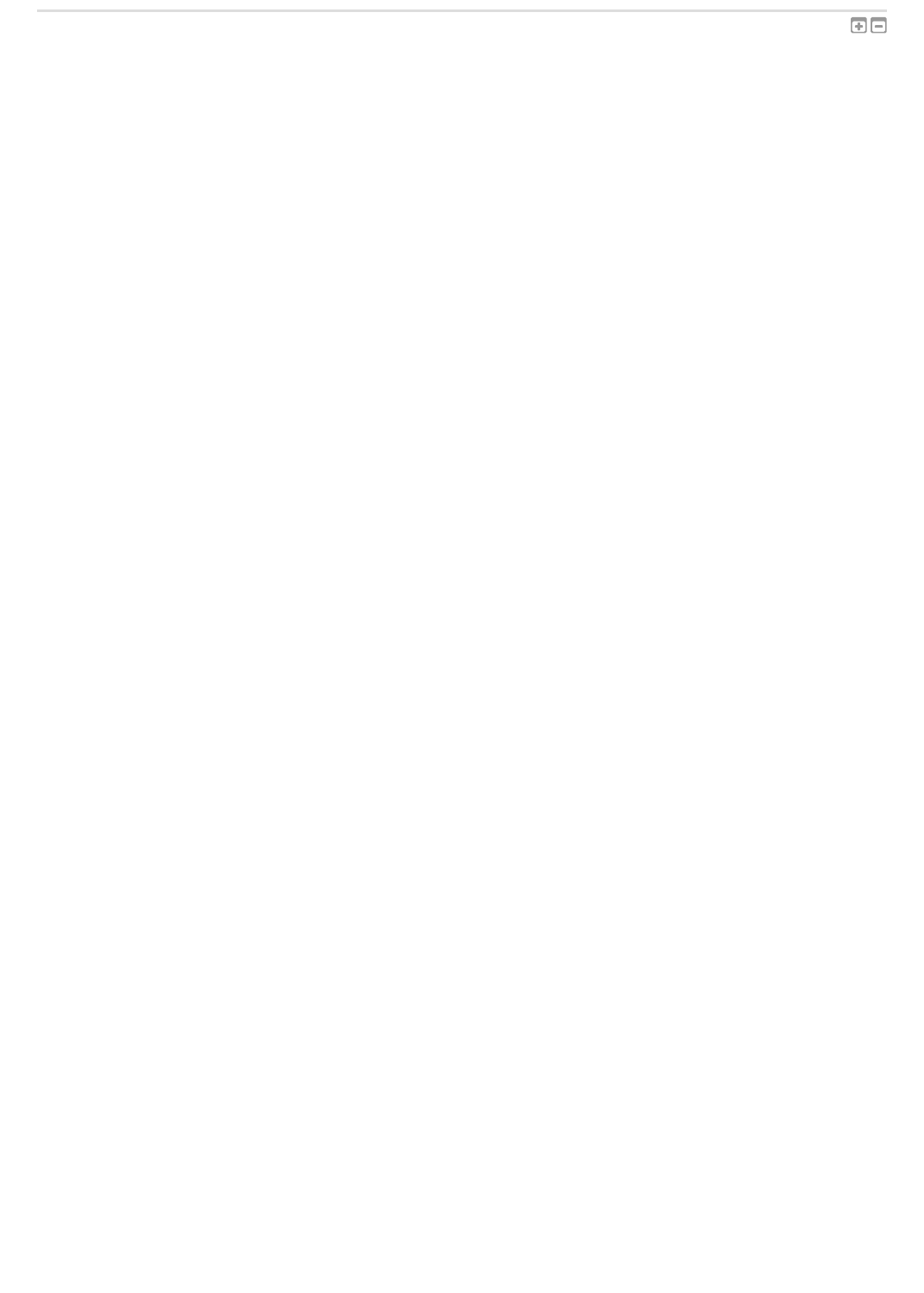# **NARRATIVITY, DRAMATURGY AND MEDIA I (M15, C) (ART\_BA)**



| $\clubsuit$ Lesson 1: NDMI-1 Narrative Theory: Poetics of Performance $\nearrow$ | Edit $\blacktriangleright$ |
|----------------------------------------------------------------------------------|----------------------------|
|                                                                                  |                            |

Lecture and in-class exercises

This course introduces students to the theory and study of narrative and narrative structure. Special focus will be given to literary theory and how these concepts influence dramaturgies across different fields and media, including theatre and performance.

Lecturer(s): Elizabeth Jochum

#### **Required Literature**

|                                                                   | Pri. lit. | Sec. lit. | Dig.   |
|-------------------------------------------------------------------|-----------|-----------|--------|
|                                                                   | no of p.  | no of p.  | upload |
| The Tempest by William Shakespeare                                | 75        |           | no     |
| The Narrative Imagination (Martha C. Nussbaum) Introduction (pdf) | 20        |           | yes    |
| Poetics (Aristotle) (pdf)                                         | 40        |           | yes    |

[Add an activity or resource](https://www.moodle.aau.dk/course/view.php?id=22151#)

[Edit](https://www.moodle.aau.dk/course/view.php?id=22151#) $\div$ 

# $\bigoplus$  Lesson 2: Workshop: Adaptation and Devised Performance

Workshop

Students will learn methods in creative techniques for conceptualizing and staging devised work for the stage and intermedia performance. Special focus will be given to understanding how directors work with playwrights, designers, and actors to adapt literary works for the stage.

Lecturer(s): Elizabeth Jochum

#### Literature

yes

| ri. lit.<br>Dri: | Sec. lit. | <b>Dig</b> |
|------------------|-----------|------------|
| no of p.         | no of p.  | upload     |
|                  |           |            |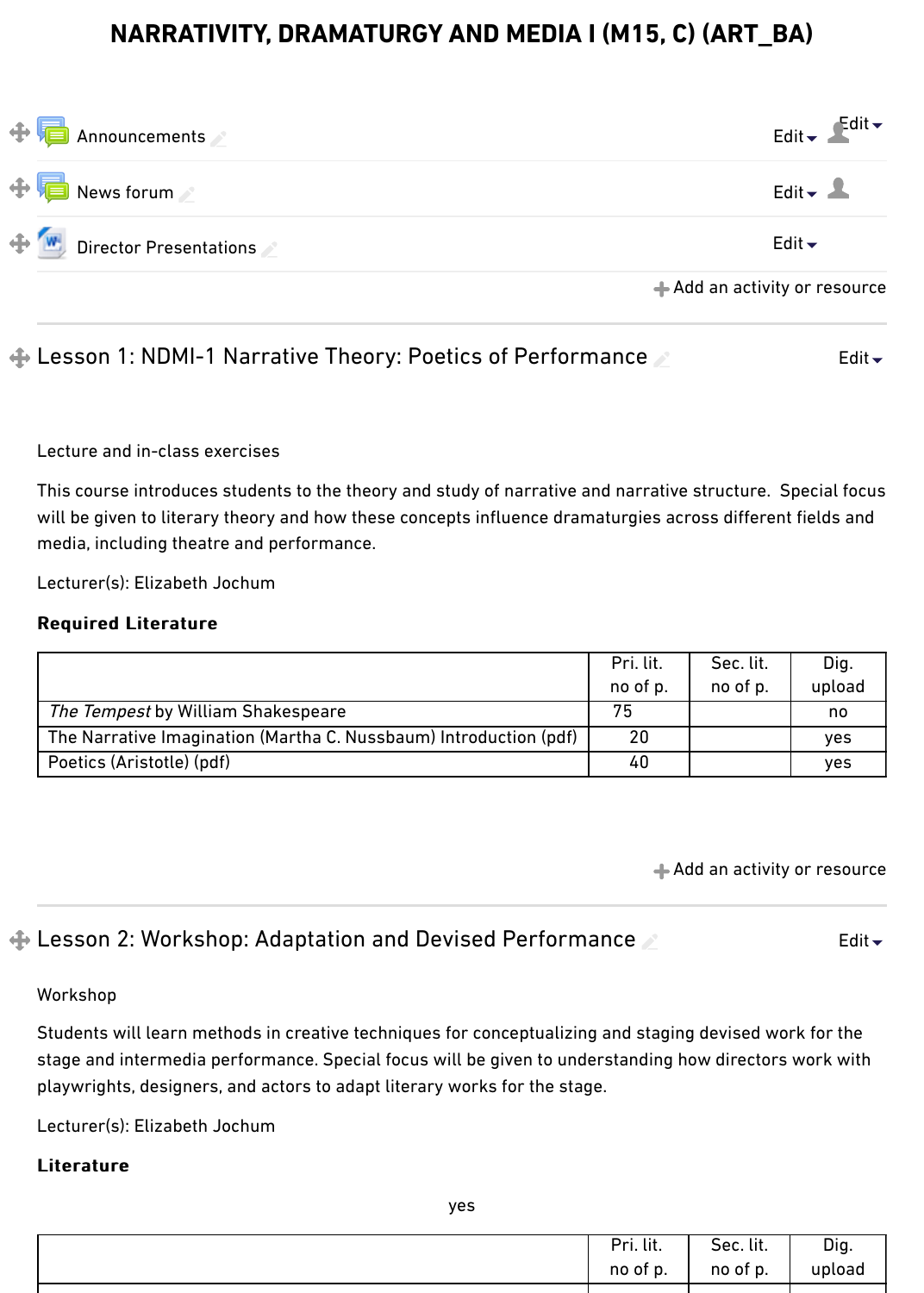| Cambridge Intro to Theatre Studies (Ch 12 Theatre & Media) (C. | 40  | <b>ves</b> |
|----------------------------------------------------------------|-----|------------|
| Balme) (pdf)                                                   |     |            |
| A Tempest by Aimé Césaire                                      | ר י | no         |
| Julius Cesar at Public Theatre (pdf)                           |     |            |

[Add an activity or resource](https://www.moodle.aau.dk/course/view.php?id=22151#)

# **Lesson 3: NDMI 3: Performance and New Media**

Lecturer(s): Elizabeth Jochum

In-Class Presentations (7-10 minutes)

#### Literature

|                                                                           | Pri. lit. | Sec. lit. | Dig.   |
|---------------------------------------------------------------------------|-----------|-----------|--------|
|                                                                           | no of p.  | no of p.  | upload |
| <i>The Essential Theatre.</i> Ch 1: The Nature of Theatre (Oskar Brokett, | 34        |           | yes    |
| Robert Ball) pp 1-34 (pdf)                                                |           |           |        |
| Surrogate Stages: Theatre, Performance and the Challenge of New           | 13        |           | yes    |
| <i>Media</i> (Balme) (pdf)                                                |           |           |        |
| Performance and New Media (David Saltz) (pdf)                             | 40        |           | yes    |

[In-class Presentations](https://www.moodle.aau.dk/mod/assign/view.php?id=649445)  $\sim$ 

[Add an activity or resource](https://www.moodle.aau.dk/course/view.php?id=22151#)

#### $\bigoplus$  Lesson 4: NDMI- 4 Workshop: Dramaturgy and Intermedia Performance [Edit](https://www.moodle.aau.dk/course/view.php?id=22151#)  $\overline{\phantom{a}}$

Workshop

Students will learn methods in research, playwriting, and creative dramaturgy for conceptualizing and staging devised works for the stage and intermedia performance. Special focus will be given to understanding how adaptation/staging of narratives.

Lecturer(s): Elizabeth Jochum

#### **Required Literature**

|                                                                  | Pri. lit. | Sec. lit. | Dig.   |
|------------------------------------------------------------------|-----------|-----------|--------|
|                                                                  | no of p.  | no of p.  | upload |
| Digital Performance (Ch 4 MultiMedia Theatre) (Steve Dixon) (AUB | 20        |           | yes    |
| Online)                                                          |           |           |        |
| Routledge Companion to Dramaturgy (Introduction) (pdf)           | 25        |           | yes    |
| The Essential Theatre: "The Playscript" (Oskar Brokett, Robert   | 18        |           | yes    |
| Ball) pp 35-53 (pdf)                                             |           |           |        |

[Edit](https://www.moodle.aau.dk/course/view.php?id=22151#)  $\blacktriangleright$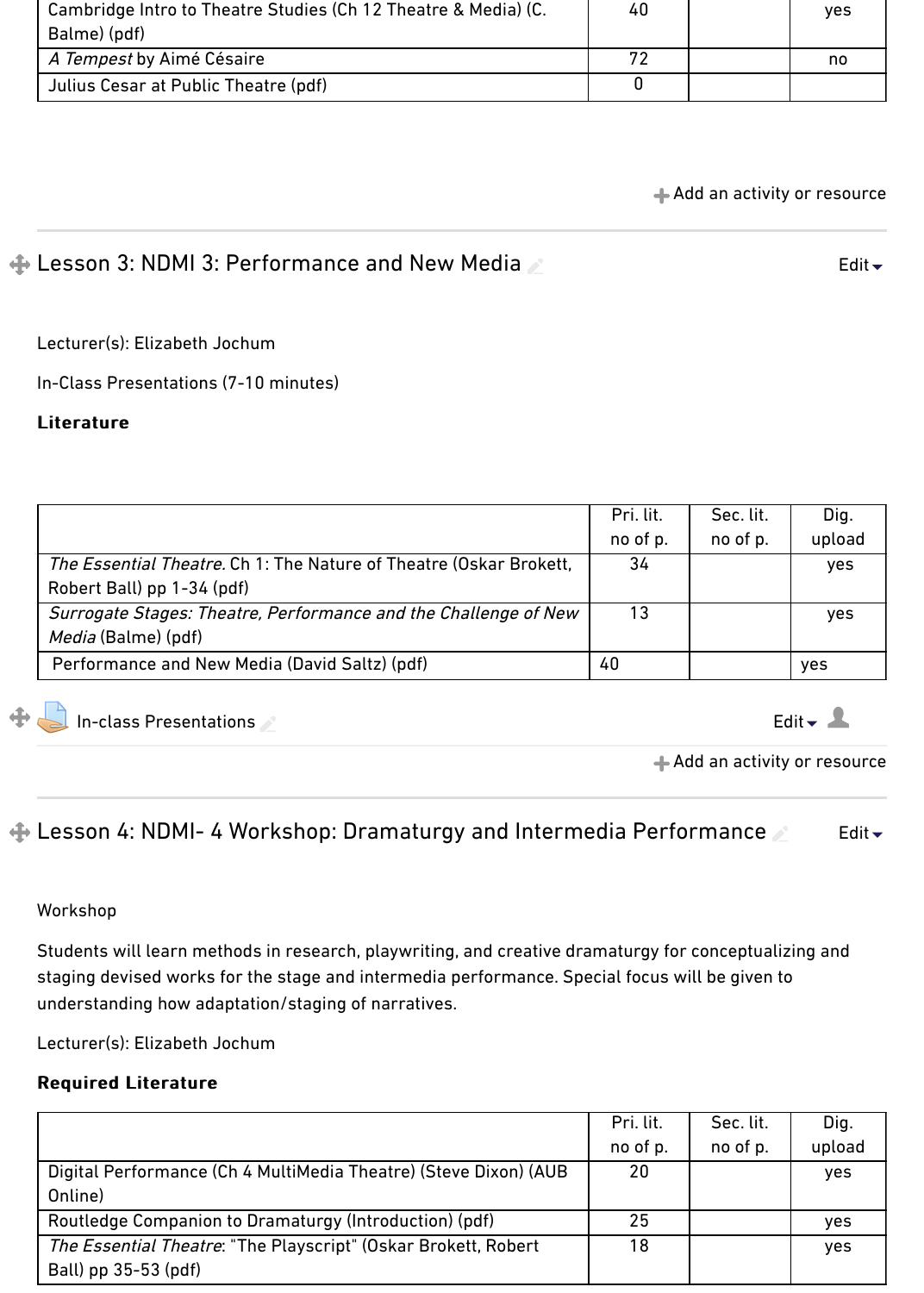# $\bigoplus$  Lesson 5: NDMI-5: The Stage as Machine

[Edit](https://www.moodle.aau.dk/course/view.php?id=22151#)

#### Lecture

This course considers approaches to narrative in film. We examine how filmmakers used the new medium to create alternative narrative structures through experimentation and exploration. What do these structures reveal about the nature of perception, and how does the filmic medium shape the production and interpretation of meaning in other areas of visual culture? In-class student presentations on relevant artists (10 minutes, including slides, video, audio, one-page written summary).

Lecturer(s): Elizabeth Jochum

#### Literature

|                                                             | Pri. lit. | Sec. lit. | Dig.   |
|-------------------------------------------------------------|-----------|-----------|--------|
|                                                             | no of p.  | no of p.  | upload |
| Theatre, Performance & Technology (CH 3, 5, 7) (Christopher | 60        |           | yes    |
| Baugh) (pdf)                                                |           |           |        |
| Cambridge Introduction to Theatre Studies (Ch 3: Spaces and | 20        |           | yes    |
| Places) (Christopher Balme)                                 |           |           |        |
| The Essential Theatre. Ch 15: Scene Design p. 361-381 (pdf) | 20        |           | yes    |
|                                                             |           |           |        |

 $\Box$  [In-Class Presentations](https://www.moodle.aau.dk/mod/assign/view.php?id=649446)  $\Box$  [Edit](https://www.moodle.aau.dk/course/view.php?id=22151#) $\Box$ 

[Add an activity or resource](https://www.moodle.aau.dk/course/view.php?id=22151#)

#### $\bigoplus$  Lesson 6: NDMI 6: Virtual Performance from Bayreuth to Cyberspace [Edit](https://www.moodle.aau.dk/course/view.php?id=22151#)

In-Class Presentations

Workshop

On the basis of the student groups' specific story world ideas, the groups will produce, present and discuss pitch documents, manuscripts and storyboards.

Exercise: The student groups have to prepare a pitch documents prior to the workshop and present it at the workshop. During the workshop, the students will work with manuscript and storyboarding techniques relevant to their projects.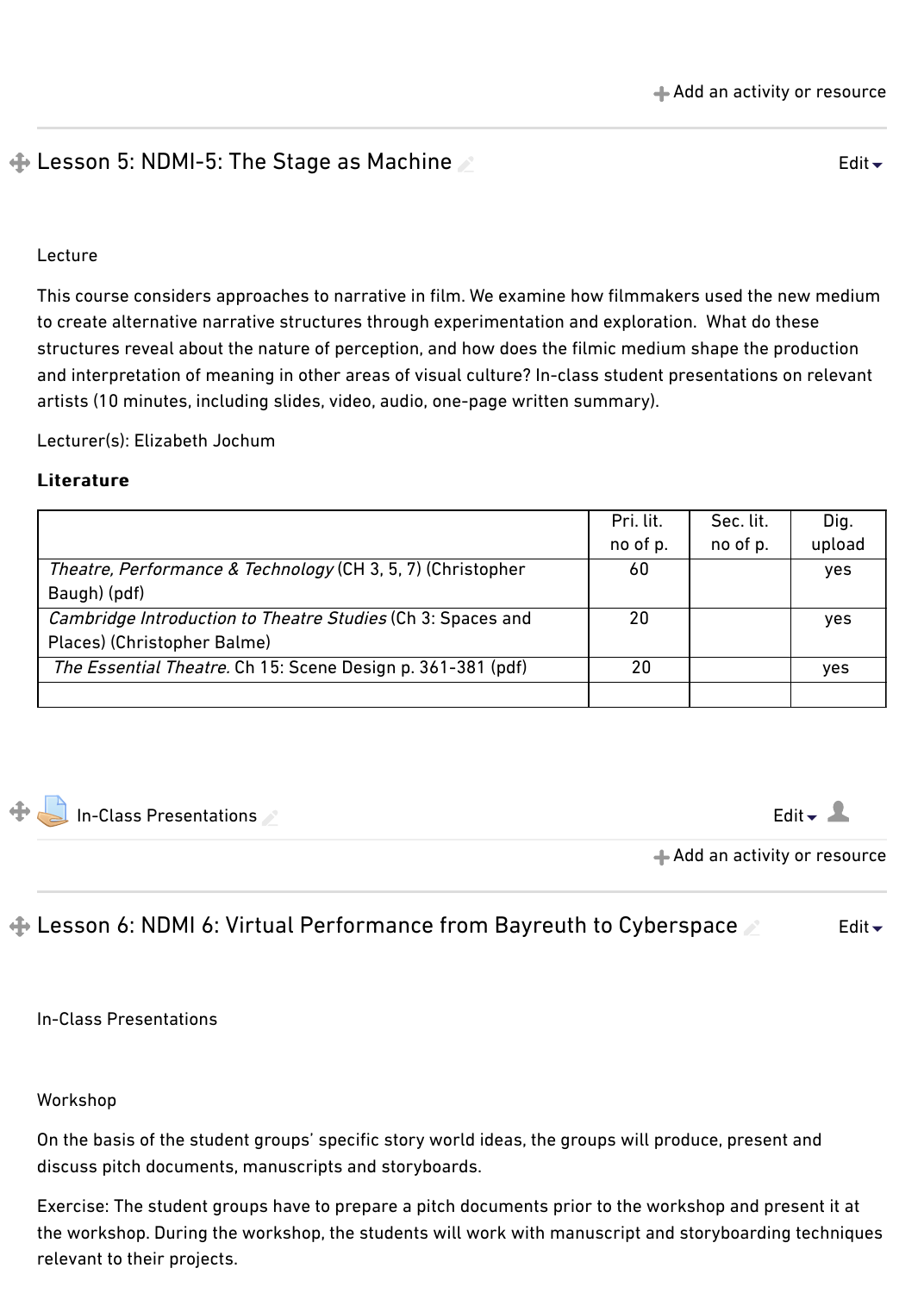#### Literature

|                                                                    | Pri. lit. | Sec. lit. | Dig.   |
|--------------------------------------------------------------------|-----------|-----------|--------|
|                                                                    | no of p.  | no of p.  | upload |
| Live and Technologically Mediated Performance (Philip Auslander)   | 14        |           | yes    |
| (pdf)                                                              |           |           |        |
| Live art in art history: a paradox? (Amalia Jones) (pdf)           |           |           | yes    |
| Virtually Yours: Presence, Liveness, Lessness (Herbert Blau) (pdf) | 16        |           | yes    |
|                                                                    |           |           |        |

[In-Class Presentations](https://www.moodle.aau.dk/mod/assign/view.php?id=649447)  $\blacksquare$ 

[Add an activity or resource](https://www.moodle.aau.dk/course/view.php?id=22151#)

[Edit](https://www.moodle.aau.dk/course/view.php?id=22151#) $\div$ 

# $\triangle$  Lesson 7: NDMI-7: Interactivity and Dramaturgy

#### Lecture

The lecture introduces, firstly, relevant notions of interaction and interactivity, secondly, various dramaturgical models of interactive narratives and, thirdly, work methods such as pitch, manuscript and storyboarding relevant for interactive narratives.

Lecturer(s): Falk Heinrich

## Assignment: Assignment:

Each group has to prepare and present at the following lecture (no 6) a pitch document that conveys the group's idea of an interactive narrative of your choosing.

## Literature

|                                                                   | Pri. lit. | Sec. lit. | Dig.    |
|-------------------------------------------------------------------|-----------|-----------|---------|
|                                                                   | no of p.  | no of p.  | upload  |
| Ryan, Marie-Laure, 2001. Narrative as Virtual Reality. Baltimore: |           |           | via     |
| John Hopkins University Press (chapter 3, 7, 8) (available as e-  |           |           | library |
| book via Auboline)                                                |           |           |         |
| Manovich, Lev, 2001. Language of New Media. Cambridge MA: MIT     |           |           |         |
| Press (p 226ff)                                                   |           |           |         |
| Ryan, Marie-Laure, 2008. "Interactive Narratives, Plot Types and  |           |           |         |
| Interpersonal Relations", ICIDS '08 Proceedings of the 1st Joint  |           |           |         |
| International Conference on Interactive Digital Storytelling:     |           |           |         |
| Interactive Storytelling pdf                                      |           |           |         |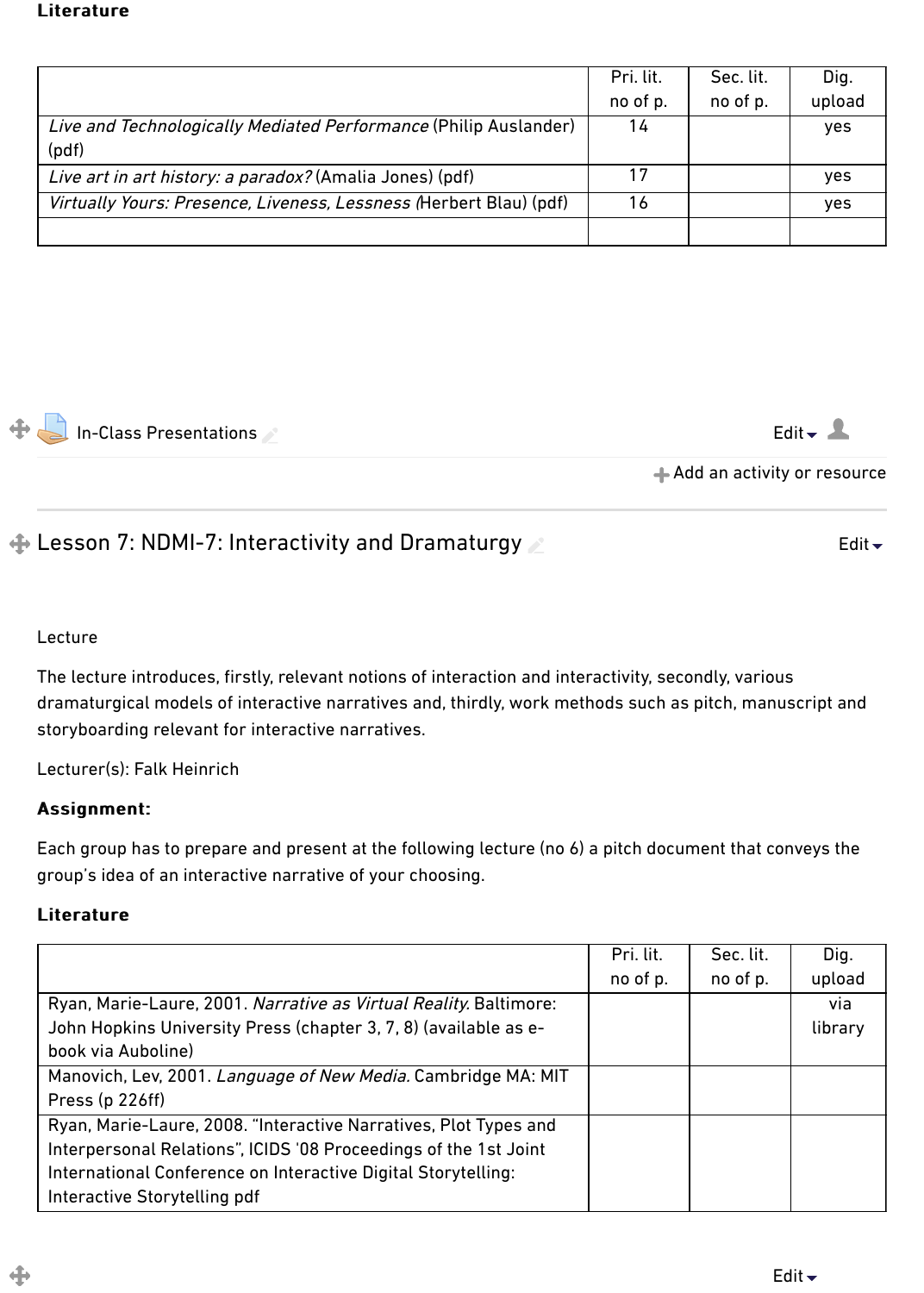



[Add an activity or resource](https://www.moodle.aau.dk/course/view.php?id=22151#)

# $\bigoplus$  Lesson 8: NDMI 8: Interactive narratives

[Edit](https://www.moodle.aau.dk/course/view.php?id=22151#)

#### Lecture

## Interactive narratives: a) productive interactivity and b) pitch, manuscript and storyboarding

The lecture introduces the concept of productive interactivity as a second artistic and academic perspective on interactive narratives. It discusses the theoretical assumptions and practical challenges. The second half is a student presentation of their pitch document. On the basis of the specific story world ideas, the groups will produce, present and discuss pitch documents, manuscripts and storyboards.

#### Lecturer(s): Falk Heinrich

Exercise: Exercise: The student groups have to prepare a pitch documents prior to the workshop and present it at the workshop. During the workshop, the students will work with manuscript and storyboarding relevant for their project.

#### Literature

|                                                                  | Pri. lit. | Sec. lit. no | Dig.    |
|------------------------------------------------------------------|-----------|--------------|---------|
|                                                                  | no of p.  | of p.        | upload  |
| Crawford, Chris, 2005 On interactive storytelling. Berkeley: New |           |              | e-book  |
| <b>Reader Games (chapter 3)</b>                                  |           |              | via     |
|                                                                  |           |              | library |
| Katz, S. 1991. Shot by Shot. Studio City, CA: Michael Wiese      |           | whole        |         |
| Productions                                                      |           | book         |         |
| Begleiter, Marcie. 2001. From word to image. Studio City, CA:    |           | whole        |         |
| <b>Michael Wiese Productions</b>                                 |           | book         |         |
| Bruce Block, 2001. The visual story. Focal Press                 |           | whole        |         |
|                                                                  |           | book         |         |

[Add an activity or resource](https://www.moodle.aau.dk/course/view.php?id=22151#)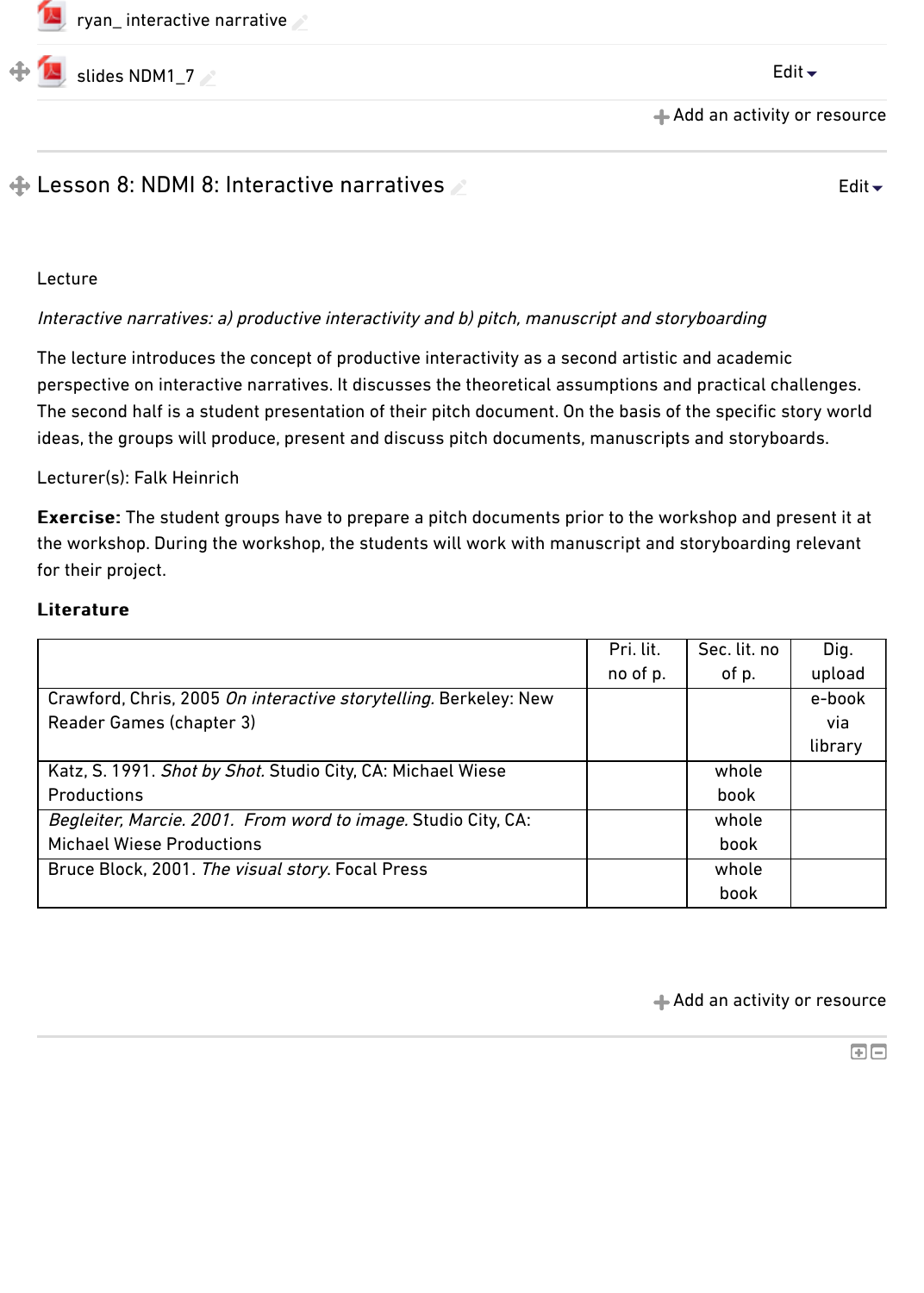# **ARTISTIC AND ACADEMIC METHODOLOGY V (PARTICIPATORY METHODS) (M15, C) (ART\_BA)**



[News forum](https://www.moodle.aau.dk/mod/forum/view.php?id=649450)

[Artistic and Academic Methodologies](https://www.moodle.aau.dk/mod/resource/view.php?id=650335)

# Topic 1

# Performing Perception Practice - Part 1

## Lecturer: Sandro Masai

Thinking the body as the medium in performer-audience interaction.

Introduction of techniques for improvisation in modern dance and physical theatre: presence, movements and rhythm.

Practical exercises with presentations and group discussions.

## Literature:

 Dalsgaard, P. and Hansen, L. K. 2008. Performing Perception – staging aesthetics of interaction. ACM Trans. Comput.-Hum. Interact., 15, 3, Article 13 (November 2008), 33 pages.

# Topic 2

## Performing Perception Practice - Part 2

## Lecturer: Sandro Masai

- Thinking the body as the medium in performer-audience interaction.
- Introduction of techniques for improvisation in modern dance and physical theatre: presence, movements and rhythm.
- Practical exercises with presentations and group discussions.

## Literature:

Dalsgaard, P. and Hansen, L. K. 2008. Performing Perception – staging aesthetics of interaction. ACM Trans. Comput.-Hum. Interact., 15, 3, Article 13 (November 2008), 33 pages.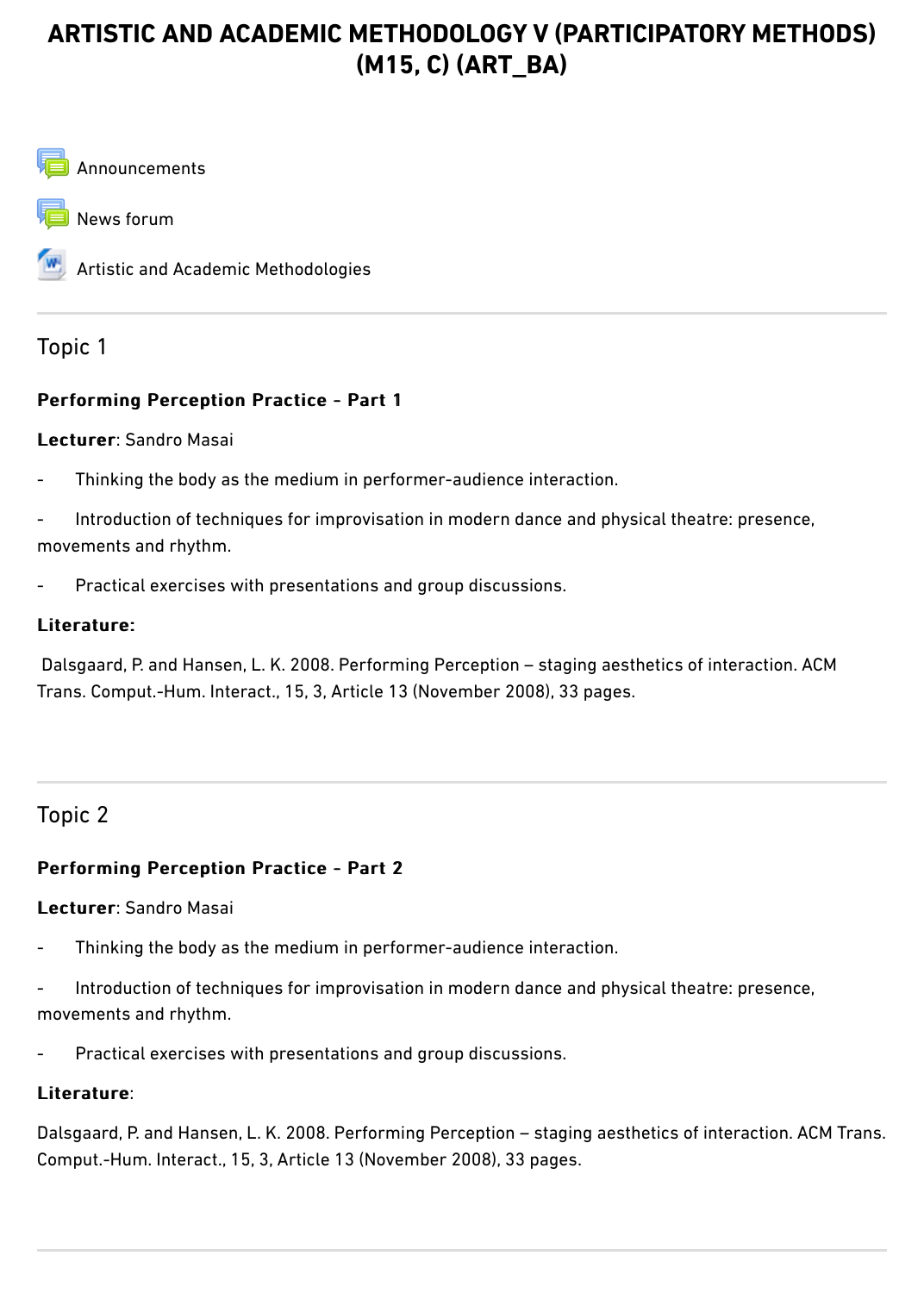# Topic 3

## Performance Design: planning and performing - Part 1

## Lecturer: Sandro Masai

- Design Methods applied to Performance Art.
- Site-specific performance
- Participatory Performance

## Literature (books):

- Designing Interactive Systems David Benyon.
- Performance, Technology and Science Johannes Birringer
- The Transformative Power of Performance Erika Fischer-Lichte
- Performance Art RoseLee Goldberg

# Topic 4

# Performance Design: planning and performing - Part 2

## Lecturer: Sandro Masai

- Design Methods applied to Performance Art.
- Site-specific performance
- Participatory Performance
- Performance as research
- Presentations and discussions.

## Literature (books):

- Designing Interactive Systems David Benyon.
- Performance, Technology and Science Johannes Birringer
- The Transformative Power of Performance Erika Fischer-Lichte [\(pdf\)](https://www.moodle.aau.dk/pluginfile.php/972420/course/section/326003/Fischer-Lichte.TransformativePowerofPerformance.pdf)
- Performance Art RoseLee Goldberg (pdf)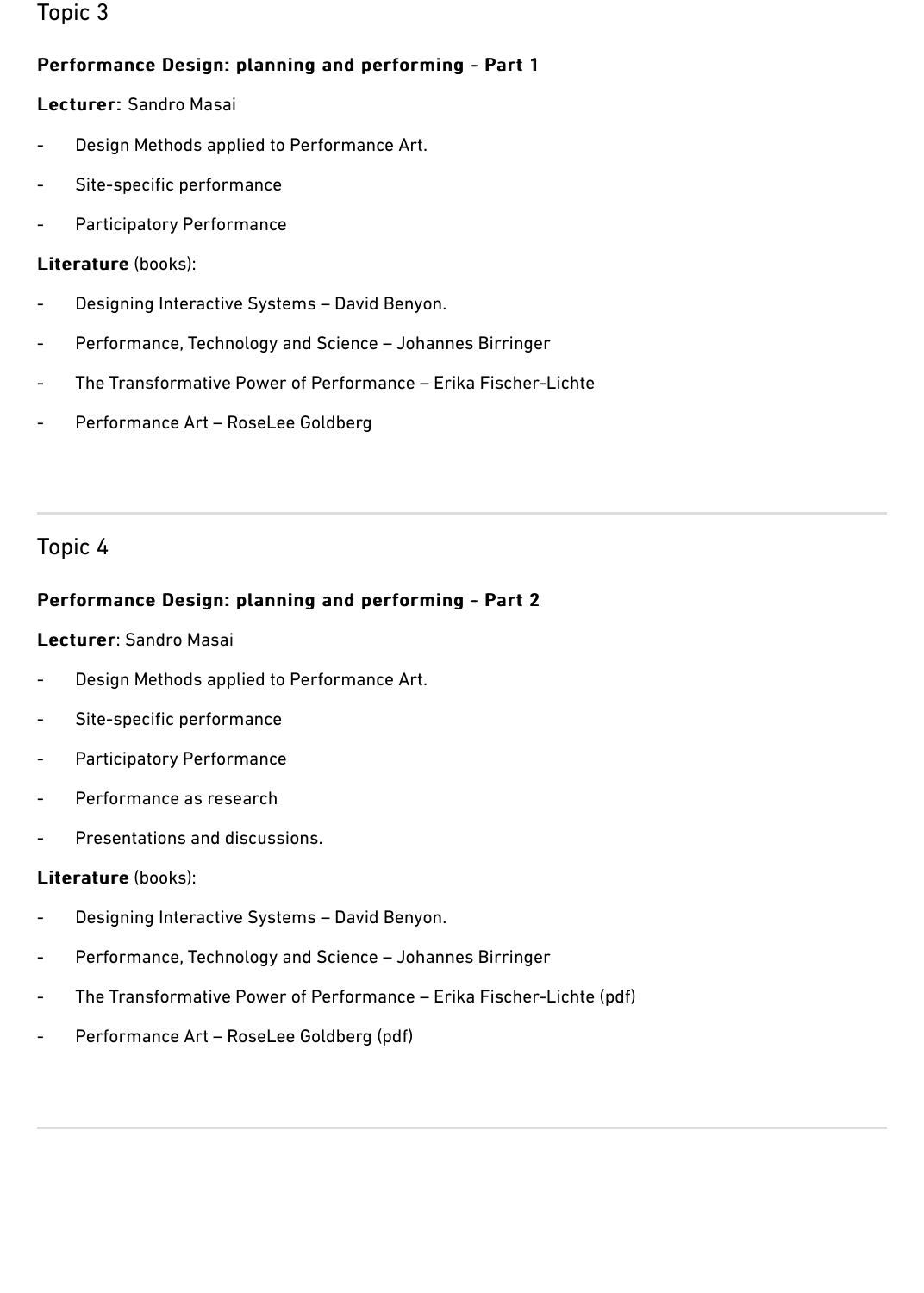# **MANUSCRIPT I (M15, C) (ART\_BA)**

| Edit $\overline{\phantom{a}}$ Edit $\overline{\phantom{a}}$ |
|-------------------------------------------------------------|
| Edit $\blacktriangleright$ $\blacktriangleright$            |
| Add an activity or resource                                 |
|                                                             |

 $\bigoplus$  Topic 1

[Edit](https://www.moodle.aau.dk/course/view.php?id=22150#)

# Lesson 1: Basics of Dramatic Writing

This lecture and workshop provides and in-depth discussion the tenets of dramatic writing and epic poetry. We begin by exploring how the core of narrative theory is applied in classical playwrighting. Exercise will include dialogue, short plays, and performance sketches. We will also discuss the different approaches to manuscript, performance score, and playwriting in different traditions where there is no traditional of literary analysis for texts. How do artists record and devise works in the absence of a literary text? What does a manuscript for a performance look like?

LOCATION:

Lecturer(s): Elizabeth Jochum

## Literature

|                                           | Pri. lit. | Sec. lit. | Dig.   |
|-------------------------------------------|-----------|-----------|--------|
|                                           | no of p.  | no of p.  | upload |
| Playwriting (Smiley, S and Bent, N) (pdf) | 25        |           | yes    |
| Poetics (Aristotle) (pdf)                 | 40        |           | yes    |
| Natysastra (Bharata) (pdf)                | 14        |           | yes    |

[Add an activity or resource](https://www.moodle.aau.dk/course/view.php?id=22150#)

 $\bigoplus$  Topic 2

[Edit](https://www.moodle.aau.dk/course/view.php?id=22150#)

# Lesson 2: Experiments in Dialogue and Structure

This lesson builds on the first lesson and introduces more abstract and complex approaches to dramatic writing. Working with the text The Tempest, we will devise scenes based on passages from the text, and experiment with dialogue and dramatic structure. Emphasis will be placed on experimental approaches to playwriting and manuscipt development.

Lecturer(s): Elizabeth Jochum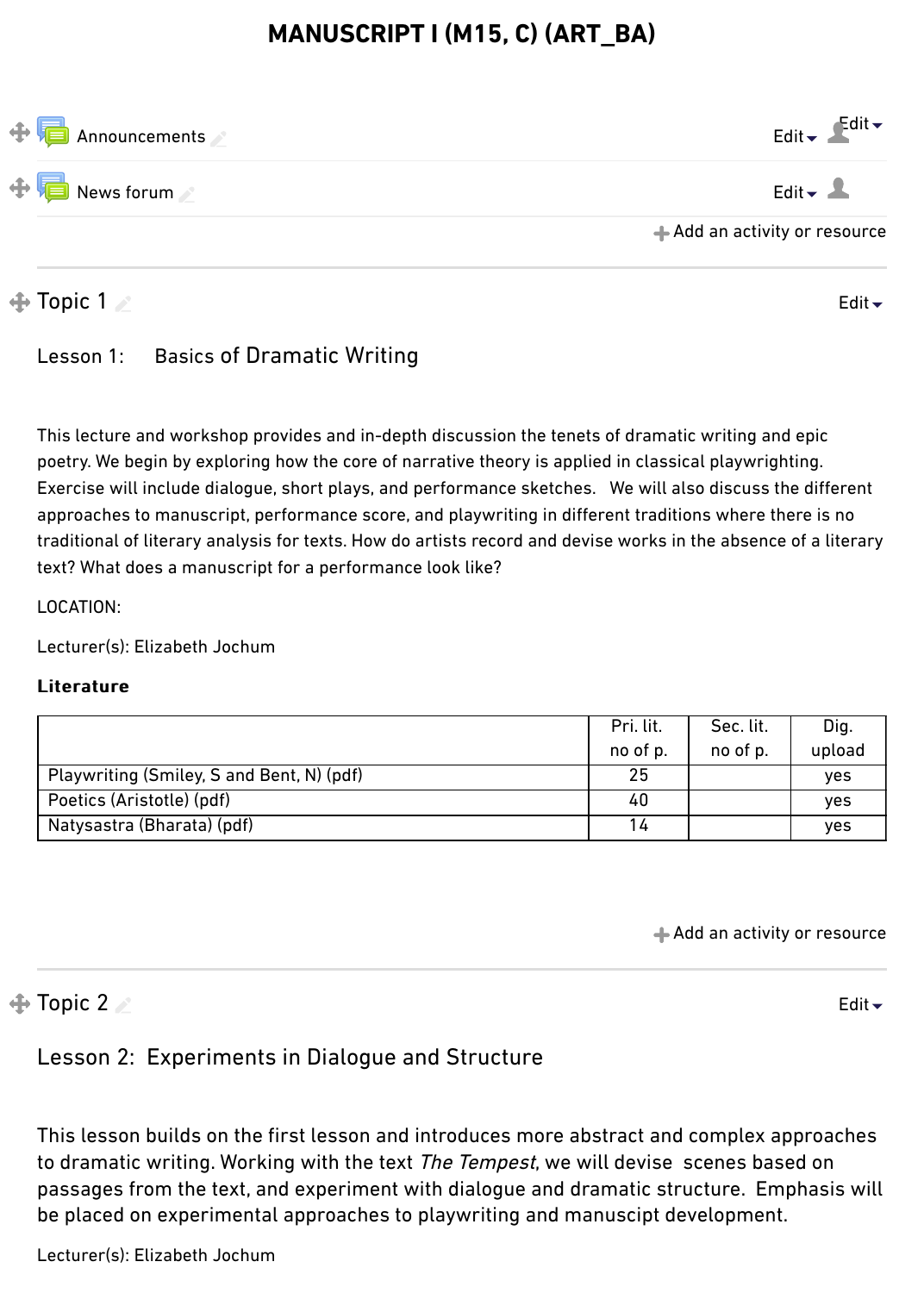#### **Literature**

|                                                       | Pri. lit. | Sec. lit. | Dig.       |
|-------------------------------------------------------|-----------|-----------|------------|
|                                                       | no of p.  | no of p.  | upload     |
| <i>The Art of Dramatic Writing</i> (Egri, Lgos) (pdf) | 30        |           | <b>ves</b> |
| A Tempest by Aimé Césaire                             | 70        |           |            |
|                                                       |           |           |            |

[Add an activity or resource](https://www.moodle.aau.dk/course/view.php?id=22150#)

 $\bigoplus$  Topic 3

[Edit](https://www.moodle.aau.dk/course/view.php?id=22150#)

Lesson 3: Devised Theatre

This workshop focuses on developing and devising through improvisation and performance practice. Students will devise methods for visualizing and scoring performance narratives and devising intermedia performance.

## Literature

|                                         |    | Pri. lit. Sec. lit. Dig. |
|-----------------------------------------|----|--------------------------|
|                                         |    | no of p. no of p. upload |
| <i>Devised Theatre</i> (pdf)            | 3  | yes                      |
| Routledge Companion to Dramaturgy (pdf) | 27 | yes                      |
| Devised Theatre: Ten Tips (pdf)         |    |                          |

[Add an activity or resource](https://www.moodle.aau.dk/course/view.php?id=22150#)

 $\bigoplus$  Topic 4

[Edit](https://www.moodle.aau.dk/course/view.php?id=22150#)

## Lesson 4: Scoring for Intermedia Performance

This workshop builds upon Lesson 3 towards devising manuscripts through improvisation and peformance. Specifically, we will work to integrate the groups towards a cohesive manuscripts for our adaptation of The Tempest. Students are expected to work across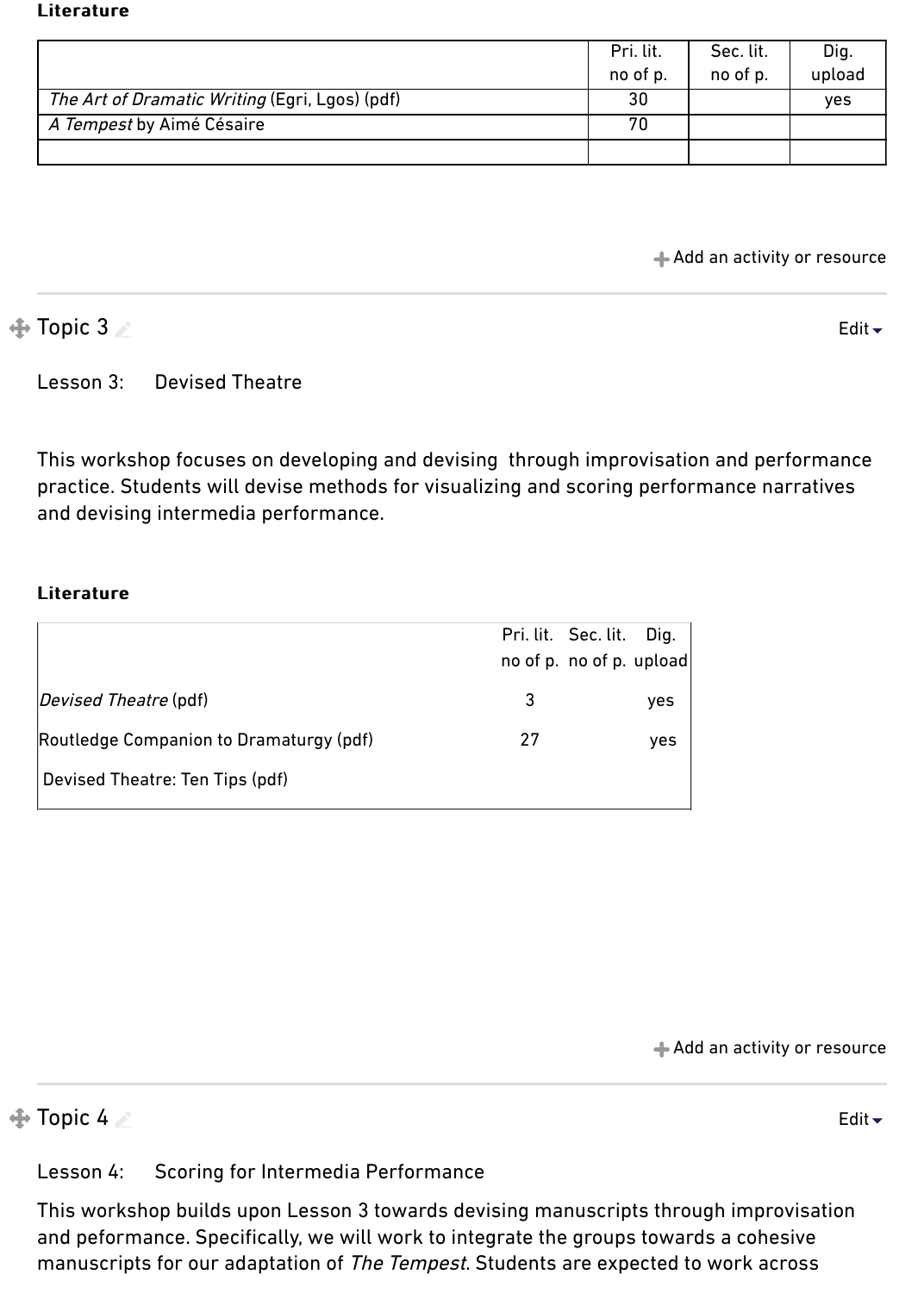groups to develop a manuscript - or blueprint - for the final performance.

Lecturer(s): Elizabeth Jochum

[Add an activity or resource](https://www.moodle.aau.dk/course/view.php?id=22150#)

 $\overline{E}$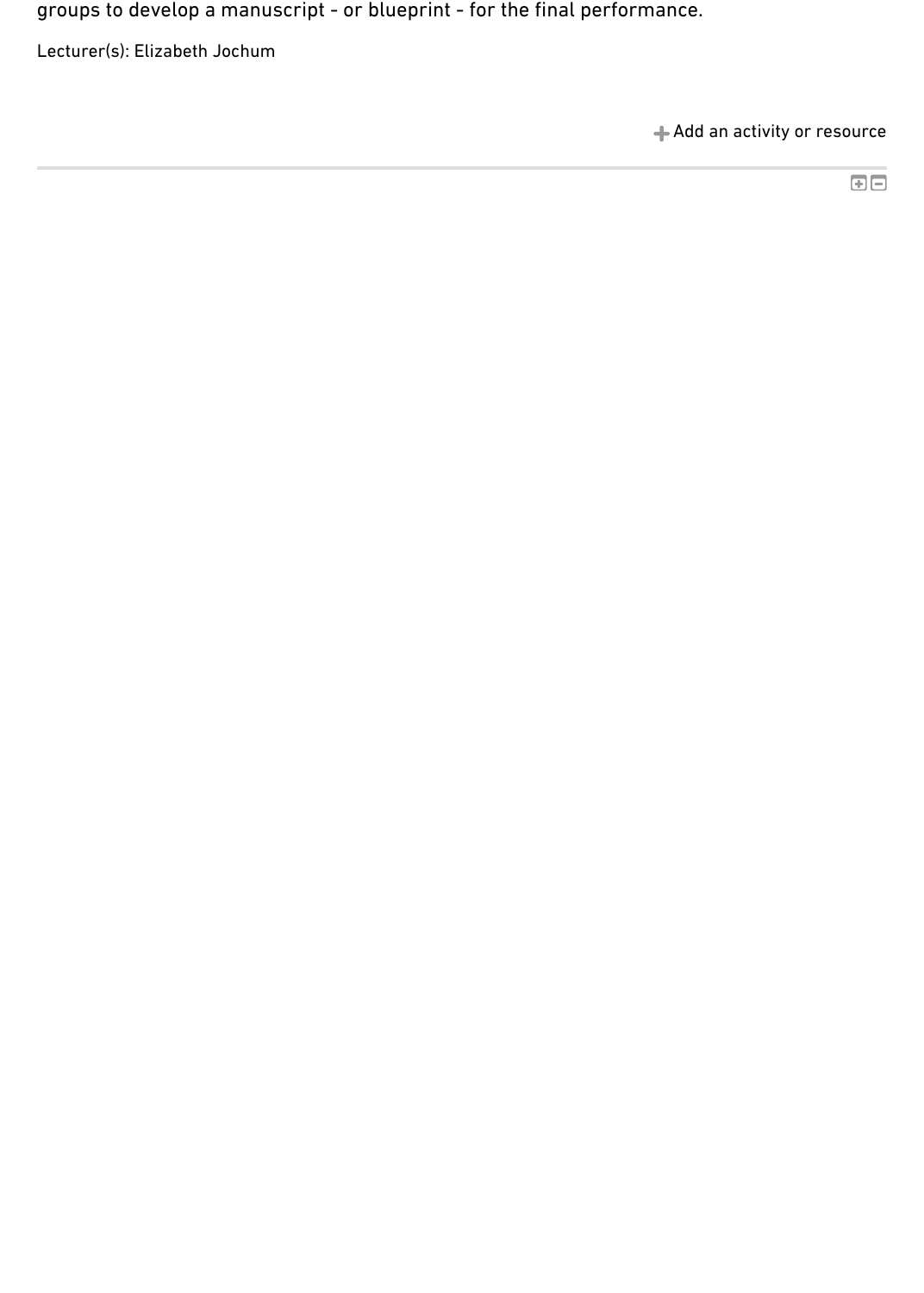# **VIDEO EDITING (M15, C) (ART\_BA)**



**← [Add an activity or resource](https://www.moodle.aau.dk/course/view.php?id=22149#)** 

[Edit](https://www.moodle.aau.dk/course/view.php?id=22149#)

 $\bigoplus$  Topic 4

## Fundamentals of Editing - Part 2

Continuation of previous Topic 3.



**← [Add an activity or resource](https://www.moodle.aau.dk/course/view.php?id=22149#)**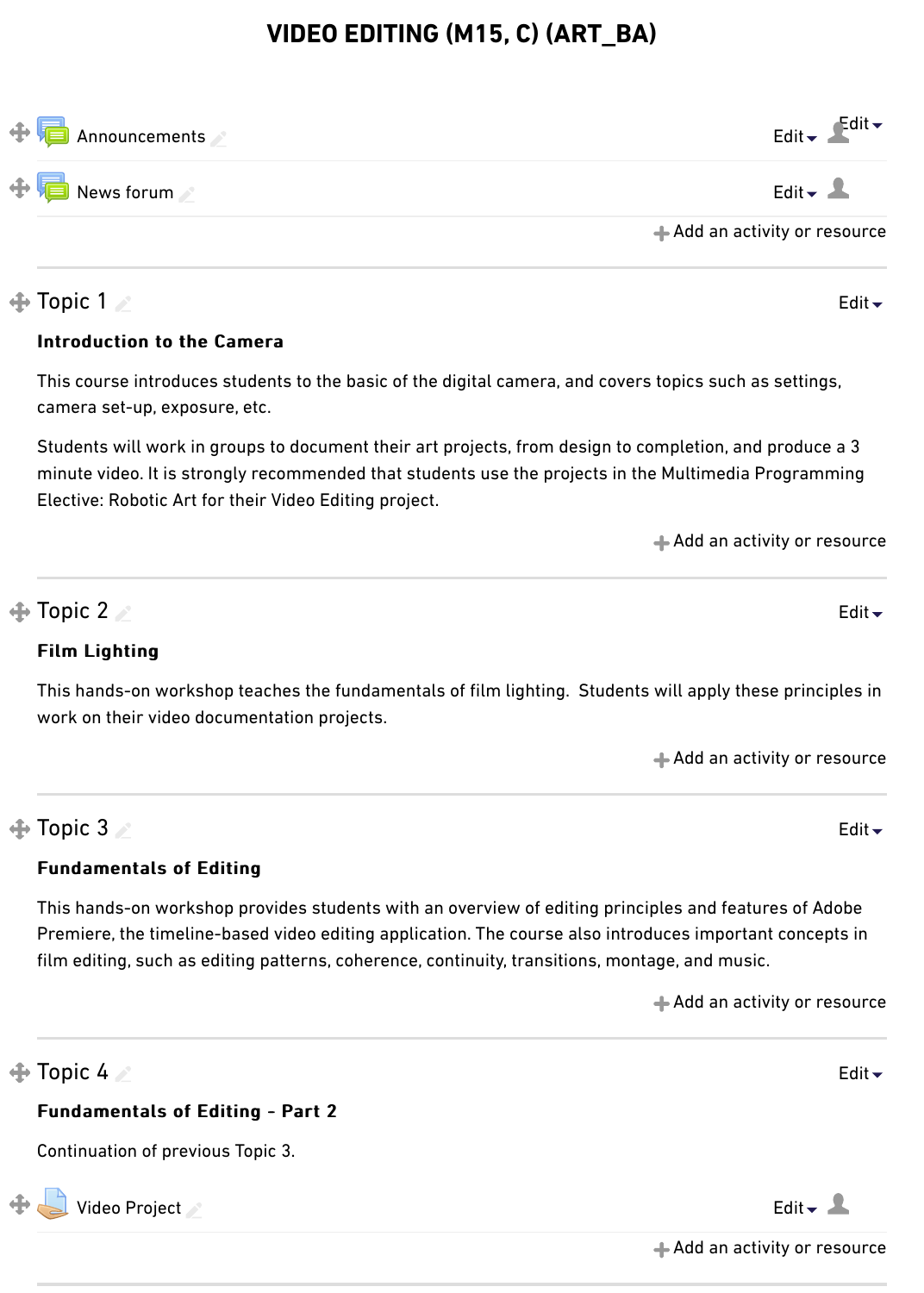| $\bigoplus$ Topic 5           | Edit $\blacktriangleright$  |
|-------------------------------|-----------------------------|
|                               | Add an activity or resource |
| $\bigoplus$ Topic 6           | Edit $\blacktriangleright$  |
|                               | Add an activity or resource |
| $\bigoplus$ Topic 7           | Edit $\blacktriangleright$  |
|                               | Add an activity or resource |
| $\bigoplus$ Topic 8           | Edit $\blacktriangleright$  |
|                               | Add an activity or resource |
| $\bigoplus$ Topic 9           | Edit $\blacktriangleright$  |
|                               | Add an activity or resource |
| $\bigoplus$ Topic 10 $\angle$ | Edit $\blacktriangleright$  |
|                               | Add an activity or resource |
|                               | $\boxplus$                  |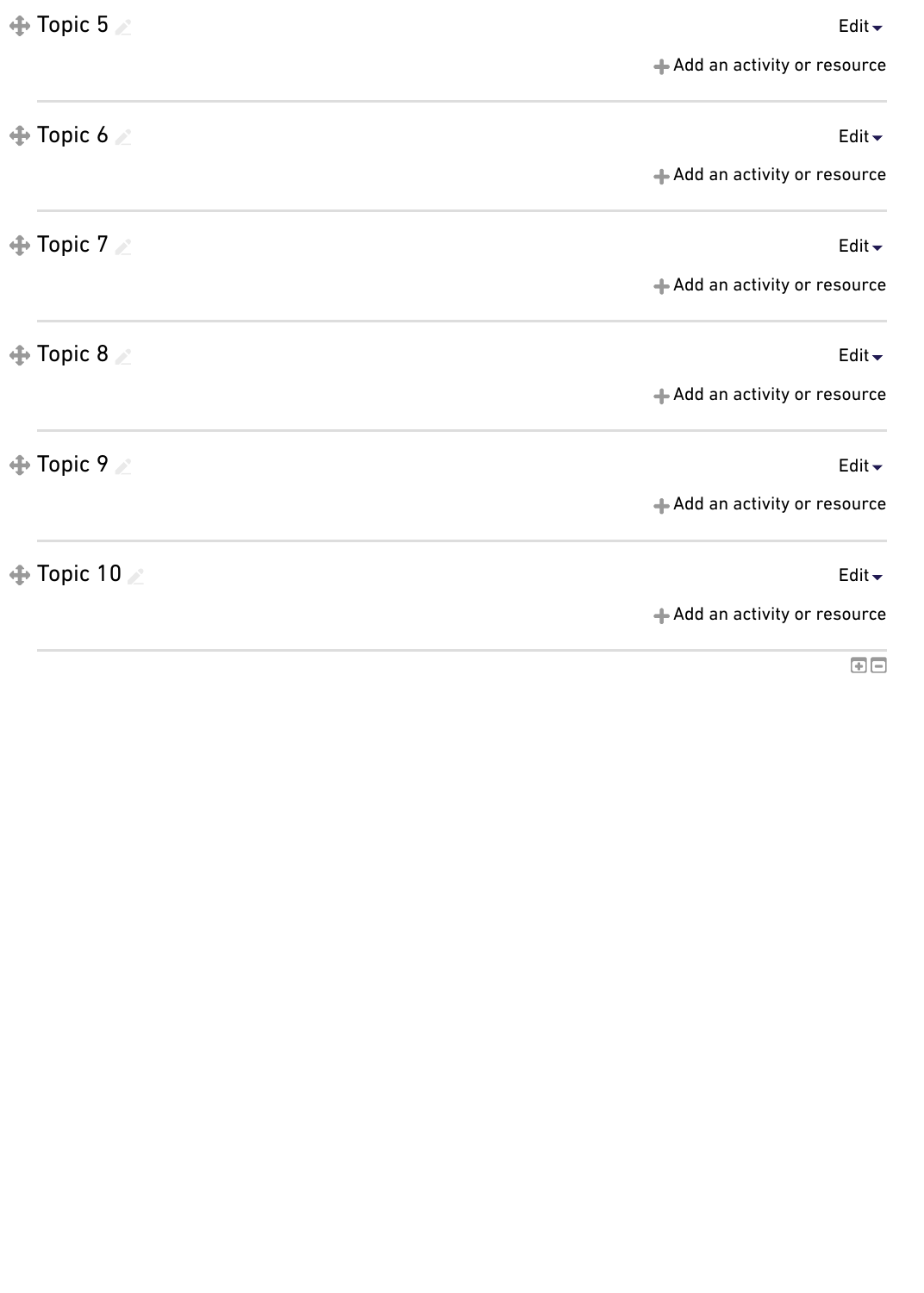# **MODULE 16 - MIXED REALITY TECHNOLOGIES (M16, P) (ART\_BA)**

[Announcements](https://www.moodle.aau.dk/mod/forum/view.php?id=650987)

[Add an activity or resource](https://www.moodle.aau.dk/course/view.php?id=22148#)

Topic 1

[Edit](https://www.moodle.aau.dk/course/view.php?id=22148#)  $\overline{\phantom{a}}$  Edit  $\overline{\phantom{a}}$ 

[Edit](https://www.moodle.aau.dk/course/view.php?id=22148#)

# **MODULE 16: MIXED REALITY TECHNOLOGIES (MIXED REALITY TEKNOLOGI)**

(5ECTS)

HSA550028F

Location:

ArT5

Study Board:

ArT & Technology

Module coordinator:

Palle Dahlstedt, KOM

[dahlstedt@hum.aau.dk](mailto:dahlstedt@hum.aau.dk)

Method of work and language:

Individual or small groups.

English

Module contents:

The module is comprised of theoretical and practical courses and seminars within technologies for construction of performative environments or installations

# **Objectives**

The objective of Module 16 "Technologies for performative environments and installations" is to introduce the students to theories and methods of technologies in relation to the creation of interactive or re-active narratives and performances that merge virtual and material spaces.

# Courses:

In connection with the module, courses may be offered within the following areas:

- Performance Technology I
- · Programming Multimedia Systems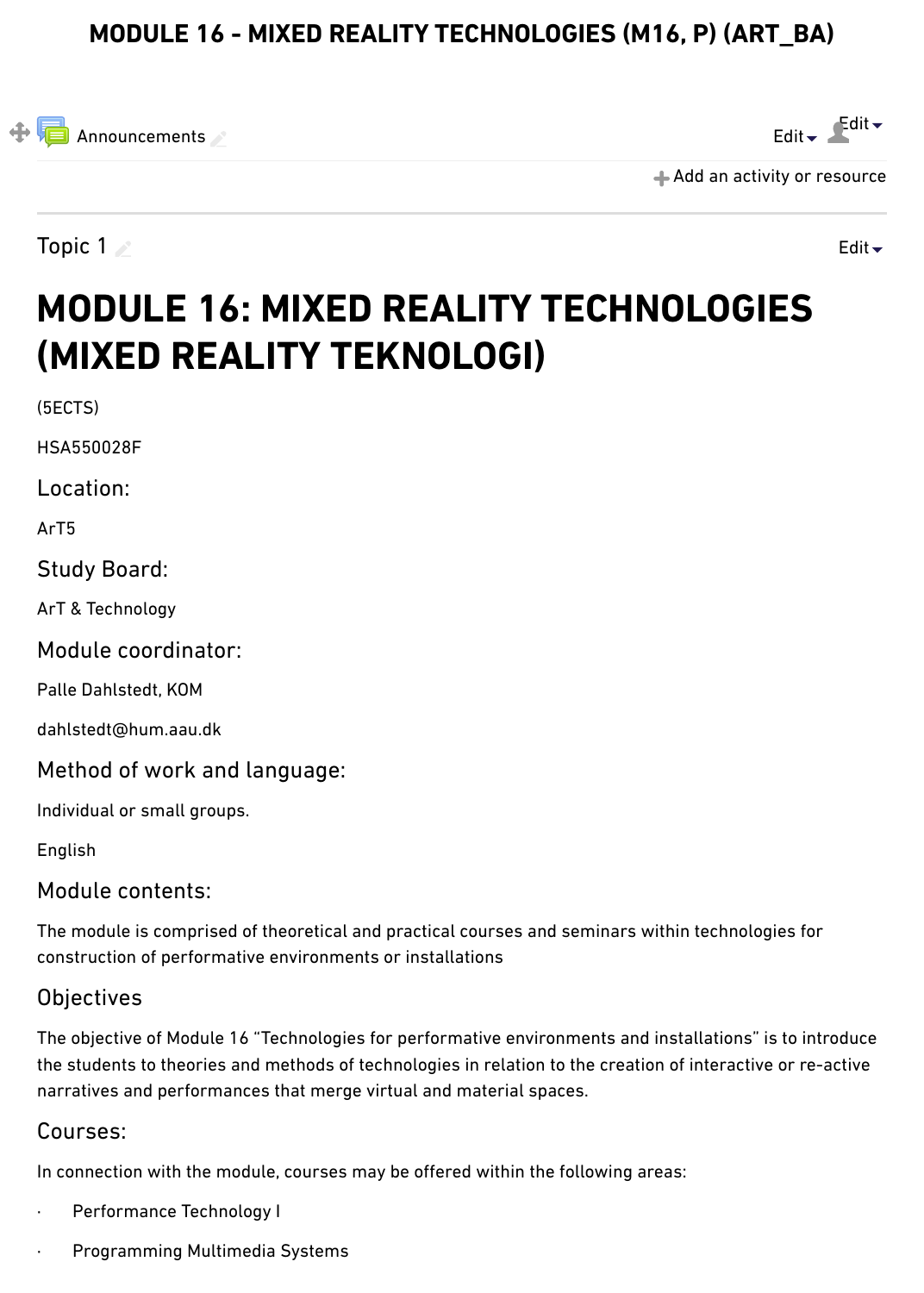# Learning objectives:

During this module, students should acquire:

## Basic knowledge about

- basic theories and methods for fiducial recognition and tracking
- · basic theories and methods for natural object recognition and tracking
- · basic theories and methods for development of augmented and virtual reality systems
- · basic theories and methods for human motion capture and tracking
- · mapping between real and virtual world environments
- methods for measurement of experiences and presence in different environments

#### Skills in

- · applying methods for development of augmented, mixed and virtual environment
- · applying methods for tracking of fiducial and natural objects
- applying methods for automated analysis and recognition of human motion
- analysis of mapping between real, augmented, mixed or virtual reality environments
- analysis of user experiences and presence in augmented, mixed or virtual reality environments

#### Competencies in

- · analysing and constructing augmented, mixed and virtual environment
- · analysing and constructing human motion capture systems
- analysing and constructing systems that map information between real, augmented, mixed or virtual reality environments

The module is completed with:

# Examination 16

An internal written examination in Module 16: "Mixed Reality Technologies"

Form of examination: c)

The assignment is evaluated by one examiner and awarded a pass/fail grade.

Number of pages: the written work must not exceed 10 pages.

Evaluation: pass/fail. In case of a Fail grade, also a second examiner will evaluate the assignment.

# Substitution: the examination may be substituted by satisfactory and active participation in courses, i.e. 80% presence and submission of all assignments set during the course.

Credits: 5 ECTS

The examination should demonstrate that the student has fulfilled the objectives outlined above.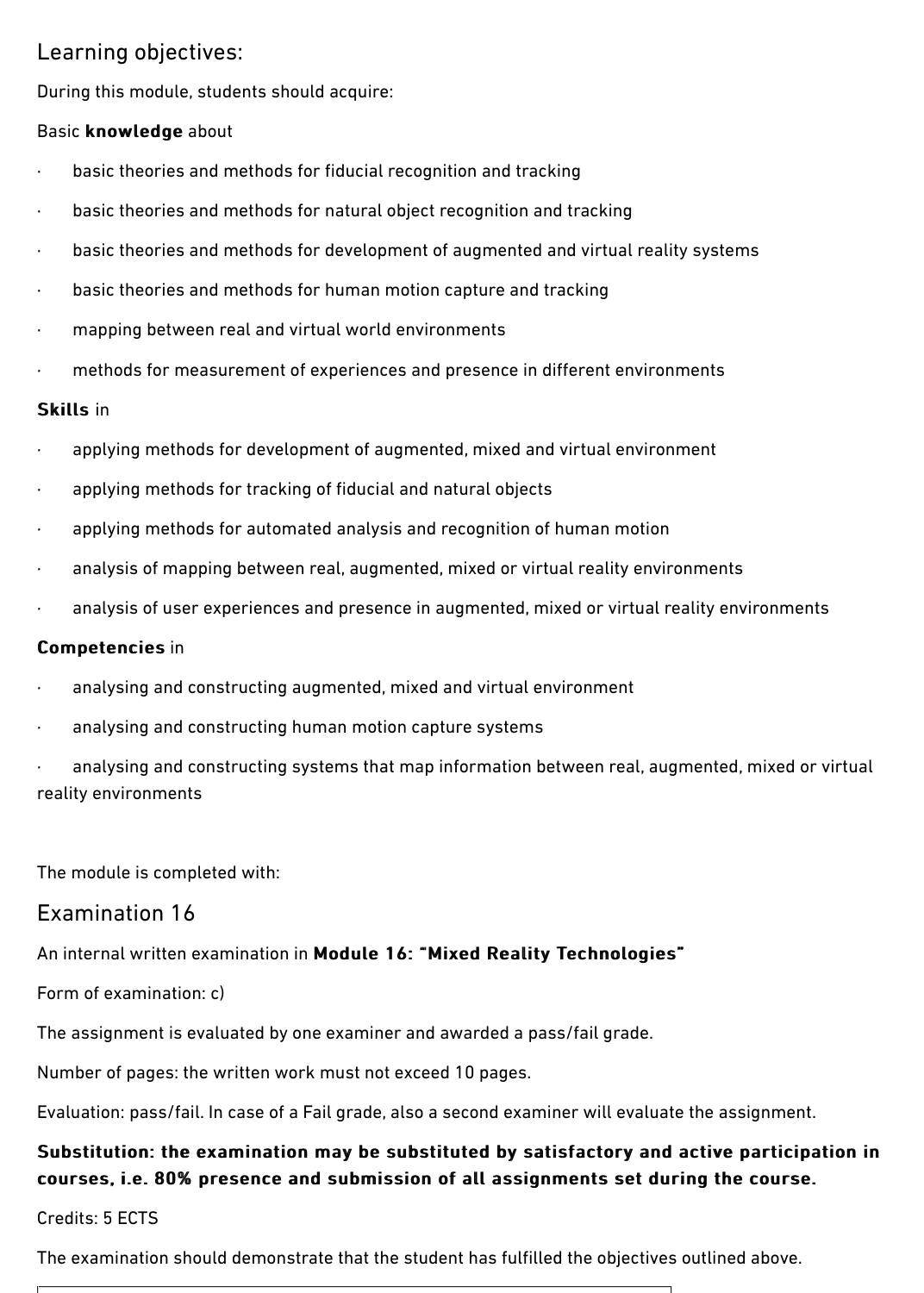|                      | <b>Exam dates:</b> In-class assignments and active participation (see above). |
|----------------------|-------------------------------------------------------------------------------|
| Exhibition<br>dates: |                                                                               |
| Deadline:            |                                                                               |
| Hand-in date:        |                                                                               |
| To:                  |                                                                               |

# Scope and expectations:

The project for this module is expected to comprise a small report and an artistic product. This product may be part of the semester's main product. Both the report and the product are to be made in a group. In the event that the main semester project is used as case for this module, then this group should be identical to the main semester project group.

The project should address all relevant aspects taught in this module, i.e. the technologies used, how it fits within the different definitions of mixed reality, how it is implemented, and how it will be evaluated.

Participants:

Prerequisites for participation:

Course: Performance Technology I (2 ECTS)

[Add an activity or resource](https://www.moodle.aau.dk/course/view.php?id=22148#)

oo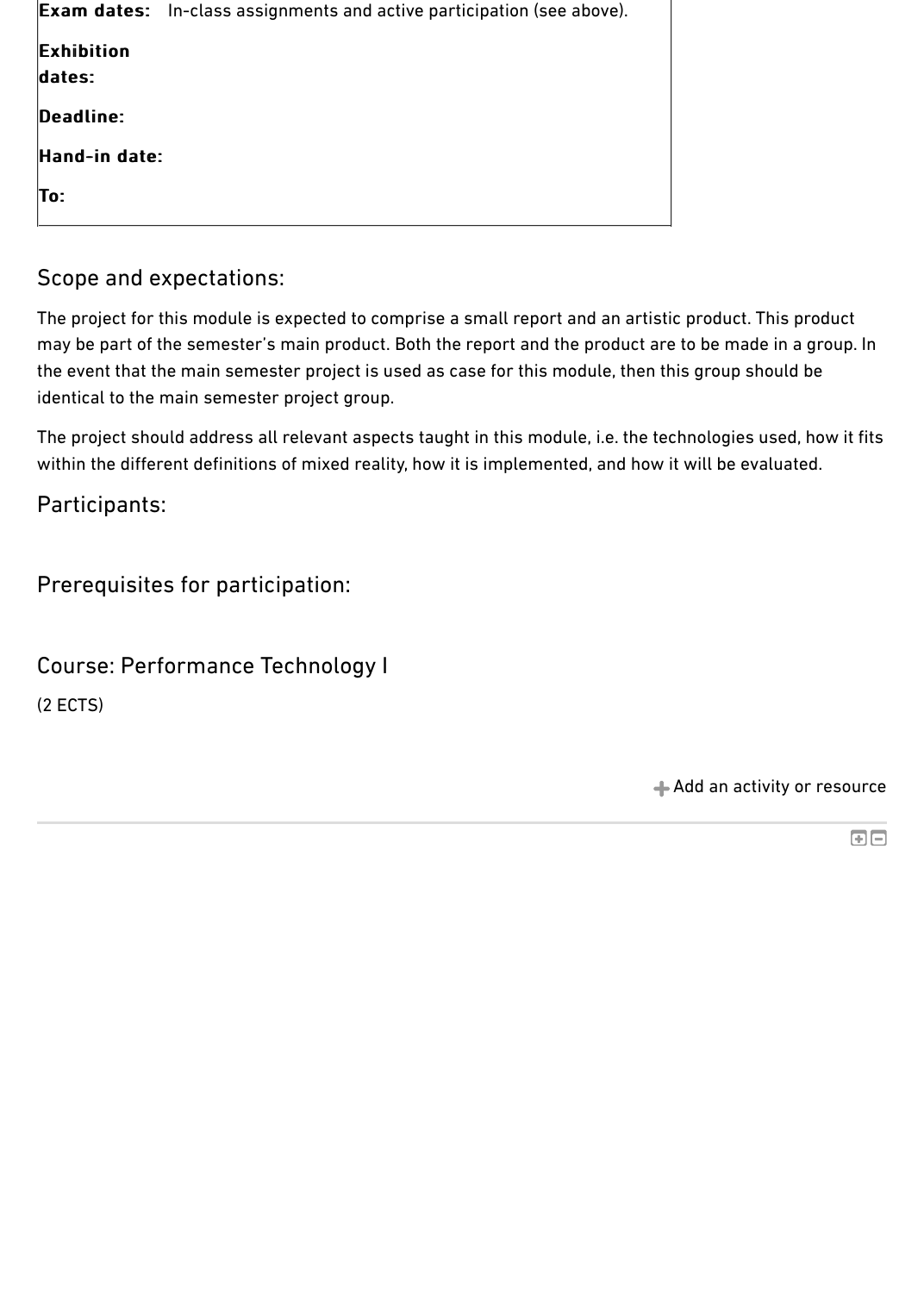# **PERFORMANCE TECHNOLOGY I (M16, C) (ART\_BA)**

# [Course: Performance Technology I](https://www.moodle.aau.dk/course/view.php?id=22147#)

This series of lectures and workshops will teach how to use mixed media technologies in an interactive performance situation, tightly integrated with the semester project. The course is based around two free graphical programming environments, vvvv (https://vvvv.org/) and Pure Data (often called PD, https://puredata.info/), which are commonly used in interactive art, music and performance applications. Both PD and vvvv can be used for audio and visuals, but we will concentrate on their stongest areas, which are interactive visuals in vvvv and audio in PD.

The course will be taught hands-on, so you are expected to bring a laptop to every lecture and use it in the classroom.

Before the course, you must install vvvv and PD from the above websites. PD is multi-platform, while vvvv is for Windows only. If you have a Mac, you can still run it under Windows on it. Read here for instructions: <https://vvvv.org/documentation/best-practices-when-using-bootcamp>

# [Announcements](https://www.moodle.aau.dk/mod/forum/view.php?id=624034)  $\blacksquare$

[Add an activity or resource](https://www.moodle.aau.dk/course/view.php?id=22147#)

# Lesson 1: Introduction to Performance Technology and Dataflow Programming[Edit](https://www.moodle.aau.dk/course/view.php?id=22147#)

Lecture/workshop with active participation

Models of interaction in performance. Introduction to tools and techniques. Discussion of examples.

Date and time: Sept 26, 14.30-16.15

#### Literature

[https://en.wikipedia.org/wiki/Pure\\_Datahttps://en.wikipedia.org/wiki/Pure\\_Data](https://en.wikipedia.org/wiki/Pure_Datahttps://en.wikipedia.org/wiki/Pure_Data)

Excerpt from "Designing Sound" by Andy Farnell – a good introductory book on PD [http://dm.ncl.ac.uk/courseblog/files/2011/02/pd\\_intro.pdfhttp://dm.ncl.ac.uk/courseblog/files/2011/02/p](http://dm.ncl.ac.uk/courseblog/files/2011/02/pd_intro.pdfhttp://dm.ncl.ac.uk/courseblog/files/2011/02/pd_intro.pdf)

(also posted below)

The PD manual and the tutorials that come pre-installed with PD (see Help-Help Browser-Pure Data inside the PD window).

Scott deLahunta - Virtual Reality and Performance

| $\blacktriangleright$ $\blacktriangleright$ Scott deLahunta - Virtual Reality and Performance File | Edit $\blacktriangleright$ |
|----------------------------------------------------------------------------------------------------|----------------------------|
|                                                                                                    |                            |



[Add an activity or resource](https://www.moodle.aau.dk/course/view.php?id=22147#)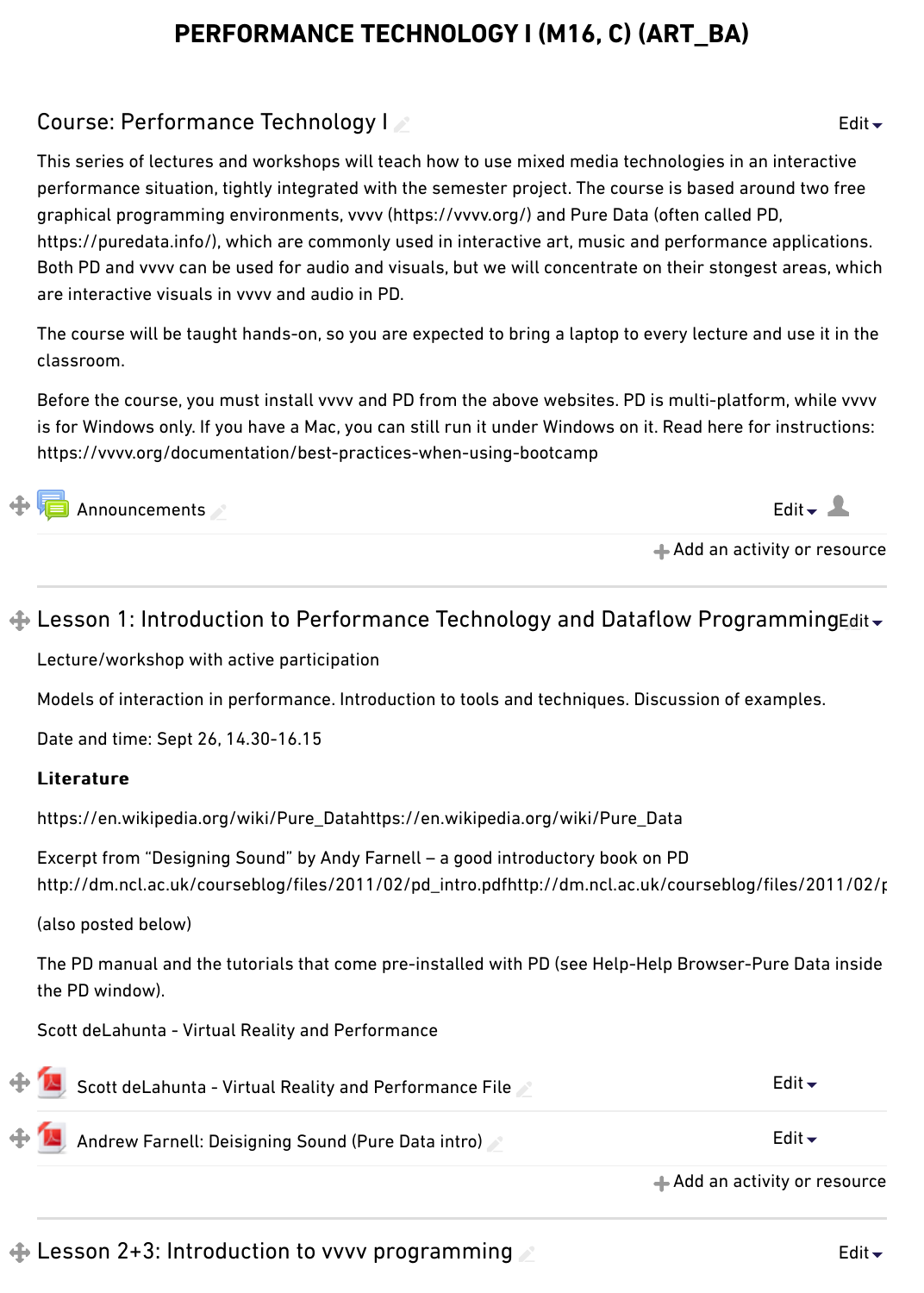Lecture/workshop with active participation Basic concepts. Interactive visuals, 2D and 3D. Motion sensing. Integration of video and audio. An exercise using the acquired skills will be given, to be carried out in the semester project groups. It should be presented in a five-minute presentation at lecture 4. Date and time: Sept 27, 9.15-13.15 Lecturer: Palle Dahlstedt Literature The official documentation for the vvvv programming environment at <https://vvvv.org/documentation/documentation> [Illustrated guide to VVVV https://vvvv.org/contribution/illustrated-guide-to-vvvv-for-newbies-in](https://vvvv.org/contribution/illustrated-guide-to-vvvv-for-newbies-in-computer-arts)computer-arts [Add an activity or resource](https://www.moodle.aau.dk/course/view.php?id=22147#)

#### $\bigoplus$  [Lesson 4: Presentation and discussion of interactive visuals assignments](https://www.moodle.aau.dk/course/view.php?id=22147#)  $\triangle$ [Edit](https://www.moodle.aau.dk/course/view.php?id=22147#)

Lecture/workshop with active participation

Presentation of assignments from lecture 3. Virtual Reality, Augmented Reality and Mixed Reality – theory, history and examples.

Date and time: Oct 10, 15.30-17.15

Lecturer: Palle Dahlstedt

#### Literature

Benford & Giannachi - Performing Mixed Reality (introduction)

Boden & Edmonds: Generative Art

[Benford & Giannachi - Performing Mixed Reality](https://www.moodle.aau.dk/mod/resource/view.php?id=661859)  $\color{blue}\bullet$  example of the South Section Section  $\color{blue}\bullet$  [Edit](https://www.moodle.aau.dk/course/view.php?id=22147#)  $\color{blue}\bullet$ 

[Boden & Edmonds: Generative Art](https://www.moodle.aau.dk/mod/resource/view.php?id=661860)  $\blacktriangleright$  Boden & [Edit](https://www.moodle.aau.dk/course/view.php?id=22147#)  $\blacktriangleright$ 

[Add an activity or resource](https://www.moodle.aau.dk/course/view.php?id=22147#)

#### $\bigoplus$  [Lesson 5 + 6: OSC and Interactive sound in Pure Data programming](https://www.moodle.aau.dk/course/view.php?id=22147#)  $\geq$ [Edit](https://www.moodle.aau.dk/course/view.php?id=22147#)

Lecture/workshop with active participation

OSC as a standard data interface between applications. Pure Data concepts. Audio tracking. Interaction with synthesis and recorded sound.

An excercise will be given, to be carried out in the semester project groups. It will be presented in a fiveminute presentation at lecture 7.

Date and time: Oct 11, 9.15-13.00

Lecturer: Palle Dahlstedt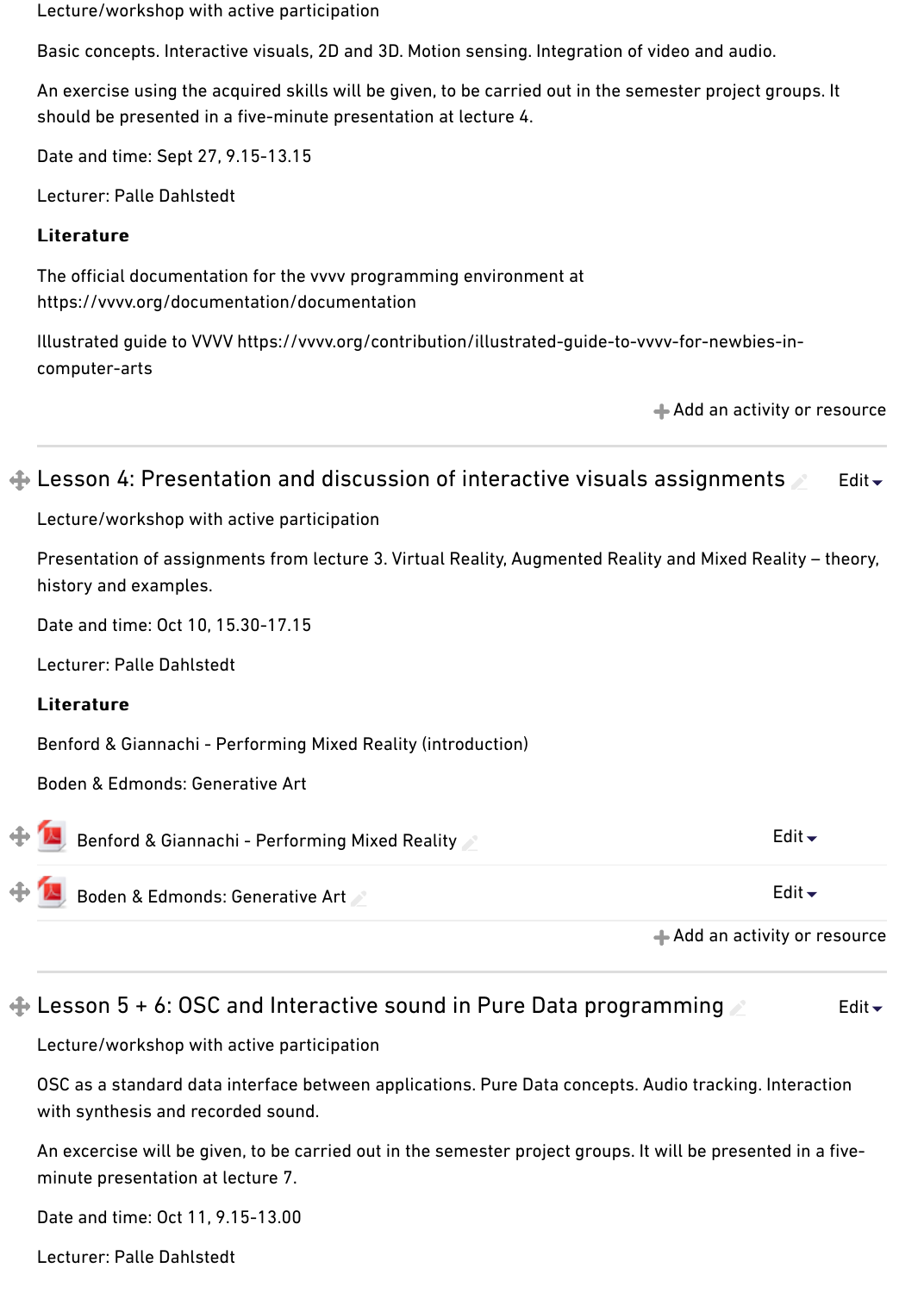## Literature

Introduction to and specification of OSC <http://opensoundcontrol.org/introduction-osc>

[Add an activity or resource](https://www.moodle.aau.dk/course/view.php?id=22147#)

| $\clubsuit$ Lesson 7: Mixed Reality and Further tracking techniques                                                                            | Edit $\blacktriangleright$              |
|------------------------------------------------------------------------------------------------------------------------------------------------|-----------------------------------------|
| Lecture/workshop with active participation                                                                                                     |                                         |
| Virtual Reality, Augmented Reality and Mixed Reality: Tracking technologies, sensors, motion detection,<br>blob detection, skeleton detection. |                                         |
| Date and time: Oct 19, 15.30-17.15                                                                                                             |                                         |
| Lecturer: Palle Dahlstedt                                                                                                                      |                                         |
| <b>Literature</b>                                                                                                                              |                                         |
| Krevelen & Poelman (2010) A Survey of Augmented Reality Technologies, Applications and Limitations                                             |                                         |
| Krevelen & Poelman (2010) A Survey of Augmented Reality<br>Technologies, Applications and Limitations $\mathcal{L}$                            | Edit $\blacktriangleright$              |
|                                                                                                                                                | $\triangle$ Add an activity or resource |
|                                                                                                                                                |                                         |
| $\bigoplus$ Lesson 8: Discussion of project ideas and prototypes $\triangle$                                                                   | Edit $\blacktriangleright$              |
| Lecture/workshop with demonstrations                                                                                                           |                                         |
| We discuss the feasibility of your semester project ideas and prototypes from a performance technology<br>perspective.                         |                                         |
| Evaluation methods for Mixed Realities.                                                                                                        |                                         |
| Date and time: Oct 21, 9.15-11                                                                                                                 |                                         |
| Lecturer: Palle Dahlstedt                                                                                                                      |                                         |
| <b>Literature</b>                                                                                                                              |                                         |
| <b>Grasset: Survey of Evaluation Techniques of Augmented Reality</b>                                                                           |                                         |
| <b>Grasset: Survey of Evaluation Techniques of Augmented Reality</b>                                                                           | Edit $\blacktriangleright$              |

 $\color{red} \blacksquare \color{red} \blacksquare$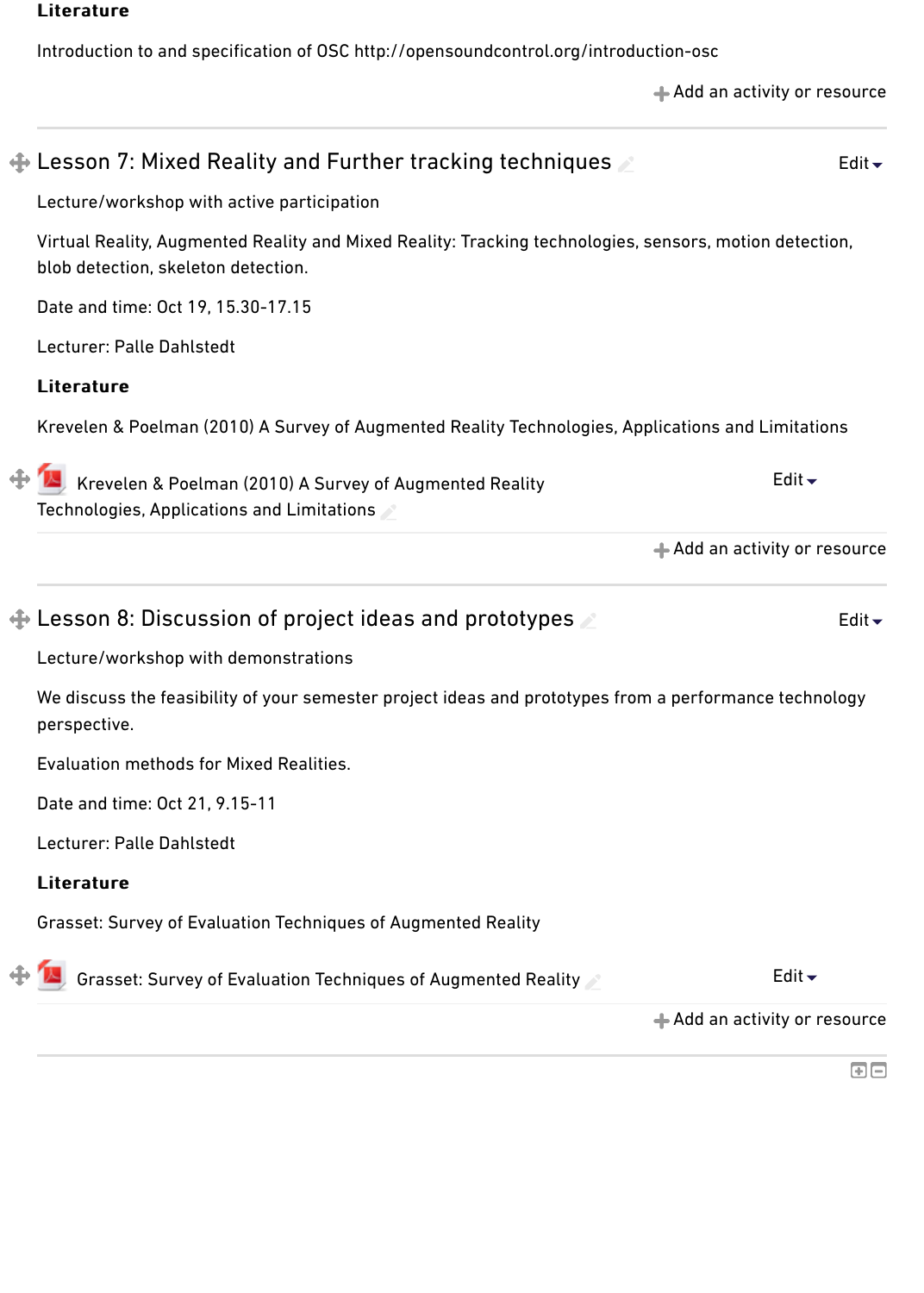# **MODULE 17 - ART-BASED RESEARCH (M17, P) (ART\_BA)**

[Add an activity or resource](https://www.moodle.aau.dk/course/view.php?id=22145#)

# [Art-Based Research, 5 ECTS, ArT5](https://www.moodle.aau.dk/course/view.php?id=22145#)

## **Objectives**

The course will provide the students with a basic knowledge of and competences in dealing with agendas of art-based research and how to create an artistic research design. The module also aims at developing an academic discourse, both oral and written, around artistic investigations.

The scope is to develop an art based research project that, firstly, is based on the academic formulation of an artistic problem and that, secondly, must entail a conceptualization, development, implementation and evaluation of an art-based research design within the field of the art and technology.

As a constrain and for the purpose of coherence with the overall semester frame, the art-based research design will have to apply and make productive performative expressions and methods (for example, theatrical, performance or interactive/participatory forms) as means and/or subject matter of research.

The artistic investigation and its academic conceptualization (including description, methods and results) will be the subject of the oral examination.

## Academic content and conjunction with other modules/semesters

Art-Based Research (ABR) is about doing research through the practice of art. ABR is also one core of the academic legitimacy of ArT: the use of an ArT-practice for investigating selected topics and gaining knowledge. Every academic discipline has its particular research strategies, for example, ethnographic methods, hermeneutical methods, or the so-called scientific method. ABR is about research methods used in and inspired by the arts.

The module will introduce the foundations and objectives of art-based research and it will invite to discussing the various derivatives of art as academic (or part of academic) methods, their affordance and interplay with other academic methods.

## Scope and expected performance

The module/course contains four lectures given by the module responsible and four workshop sessions, where the students will present and discuss their design, progress, evaluation methods, and academic outcome.

The students must come prepared, which means have read the mandatory texts, created, described, executed and evaluated their design depending on the assignments given for each session.

Workload:  $5$  ETCS =  $5 \times 27.5$  t = 137 t

The module will be assessed through an external oral examination on the basis of an art-based research project and an academic report/paper (no more than 10 pages). The project must be designed and realized in groups of no less than 4 persons.



[Edit](https://www.moodle.aau.dk/course/view.php?id=22145#)

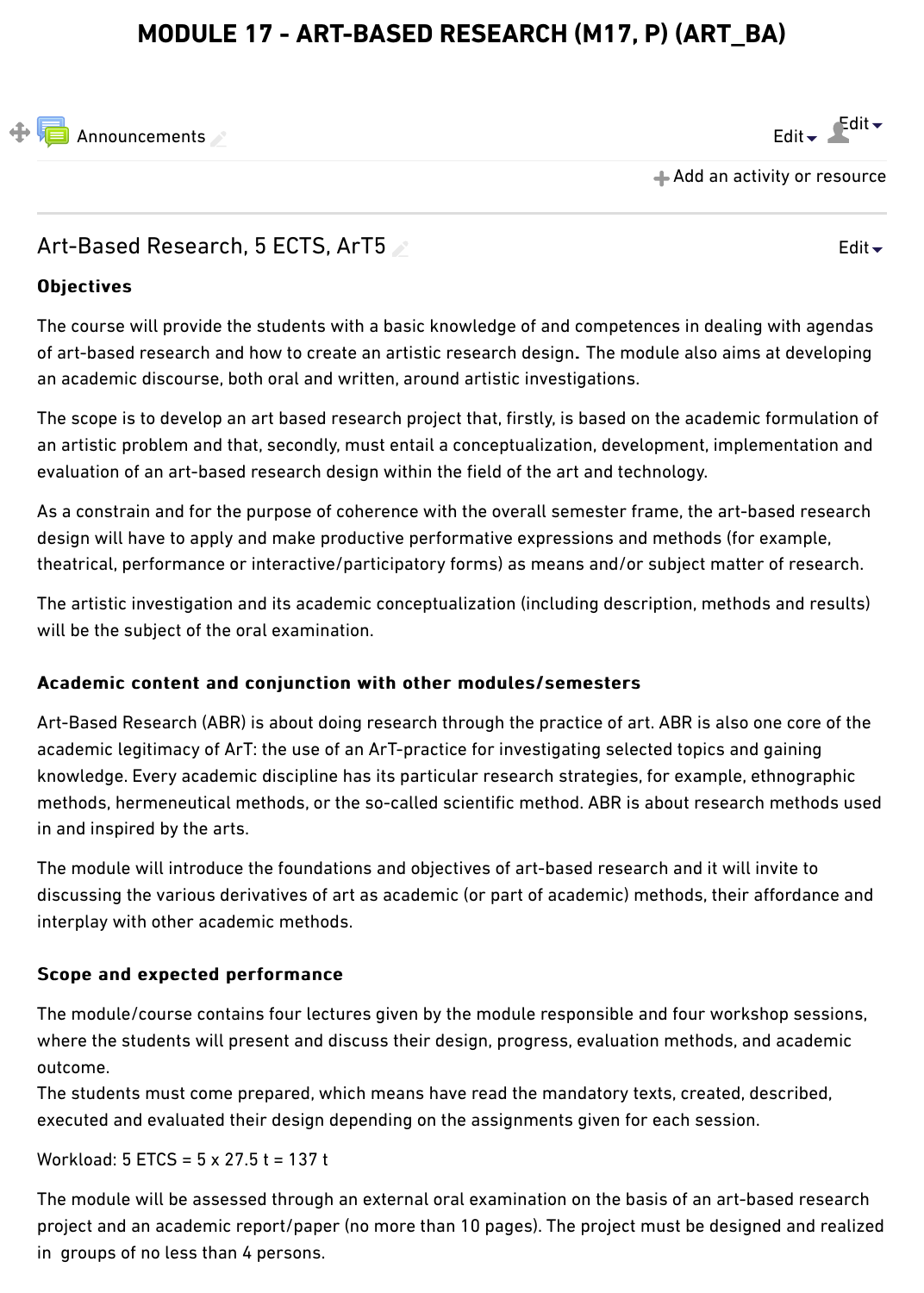The module contains a concrete assignment that will be the foundation of the examination. The assignment consists of an arts-based research design that must:

1. Thematically investigate the notion of nature in the anthropocene and its derived challenges such as ecology, pollution, sustainability, access, etc. Concretely, we will hear about urban ecosystem services, their content, purposes, aims, and their ideological bearings in regard to nature. The overall question of the project will be, whether nature can be reduced to be services and be part of utilitarian world view? Possible questions to be asked could be: What other conceptualizations of nature are there? What do people refer to when they are talking about nature. What other notions of nature could we develop? How are urban citizens part of ecosystem services? Etc.

2. Conceive and apply a performative, interactive and/or narrative artefact as a method of investigation in order to collect or produce by you specified empirical data. Evaluate and interpret the data. Formulate your findings.

3. The written part of the examination must entail your problem formulation, a description of your investigatory artifacts (method) and your findings.

## "Examination 17 "Examination 17

An external oral examination in Module 17 "Art-Based Research" (Kunstnerisk forskning).

## Form of examination:  $a)$

For the examination students are required to produce an artistic research design and an academic report/paper, which must not exceed 10 pages.

## **Evaluation: Pass/Fail.**

Credits: 5 ECTS"

[Add an activity or resource](https://www.moodle.aau.dk/course/view.php?id=22145#)

oo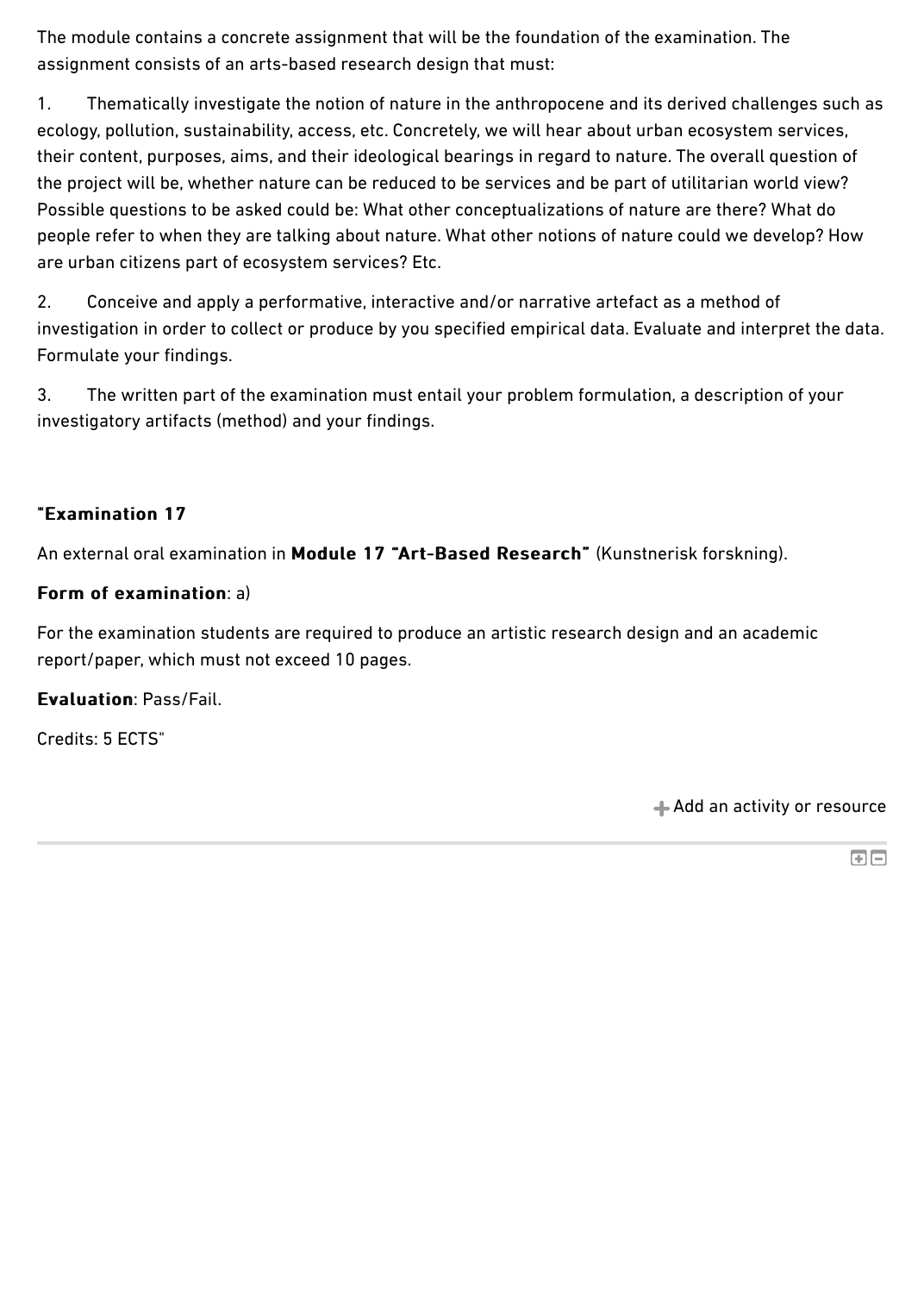# **ART-BASED RESEARCH - THEORY AND PRACTICE (M17, C) (ART\_BA)**

[Announcements](https://www.moodle.aau.dk/mod/forum/view.php?id=624021)

# Lecture 1: What is arts-based research?

The lecture will present and discuss various theoretical approaches to arts-based research.

Date and Time:

Lecturer(s): Falk Heinrich

## Literature

|                                                                                                                                                                                                                  |   | Pri. lit. Sec. lit.<br>Dig. |
|------------------------------------------------------------------------------------------------------------------------------------------------------------------------------------------------------------------|---|-----------------------------|
|                                                                                                                                                                                                                  |   | no of p. no of p. upload    |
| McNiff, Shawn (2008) "Art-Based Research" In Knowles,<br>J.G. & Cole, A.L., Handbook of the arts in qualitative<br>research: perspectives, methodologies, examples, and<br><i>issues.</i> London: Sage. P. 29-40 | X | yes                         |
| Borgsdorff, H. 2010. "The Production of Knowledge in<br>Artistic Research" in Biggs, M. and Karlsson, H. (ed) The<br>Routledge Companion to Research in the Arts. London,<br>New York: Routledge.                | X | yes                         |

Workshop 1: The framework of the module assignment

Presentation of the module's project assignment, its scope and requirements. The assignment is the basis for the oral examination.

The module contains a concrete assignment that will be the foundation of the examination. The assignment consists of an arts-based research design that must:

1. Thematically investigate the notion of nature in the anthropocene and its derived challenges such as ecology, pollution, sustainability, access, etc. Concretely, we will hear about urban ecosystem services, their content, purposes, aims, and their ideological bearings in regard to nature. The overall question of the project will be, whether nature can be reduced to be services and be part of utilitarian world view?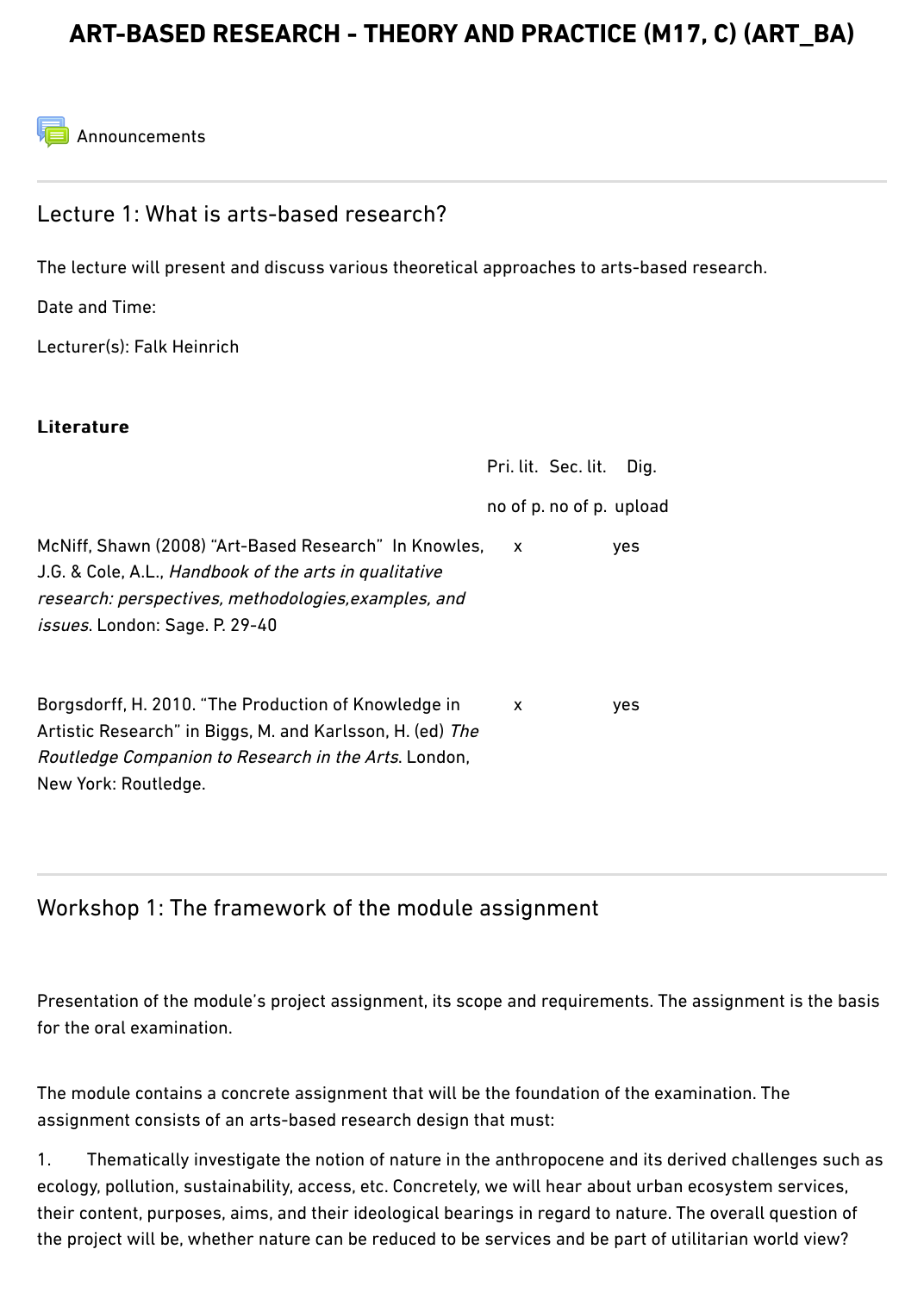Possible questions to be asked could be: What other conceptualizations of nature are there? What do people refer to when they are talking about nature. What other notions of nature could we develop? How are urban citizens part of ecosystem services? Etc.

2. Conceive and apply a performative, interactive and/or narrative artefact as a method of investigation in order to collect or produce by you specified empirical data. Evaluate and interpret the data. Formulate your findings.

3. The written part of the examination must entail your problem formulation, a description of your investigatory artefacts (method) and your findings.

| Date and Time: |  |
|----------------|--|
|----------------|--|

Lecturer(s): Falk Heinrich,

## Literature

|  | Pri. lit. Sec. lit. Dig. |  |
|--|--------------------------|--|
|  | no of p. no of p. upload |  |

NN

| Candy, L. and Edmonds, E., 2010. "The Role of the    | X. | ves |
|------------------------------------------------------|----|-----|
| Artefact and Framework for Practice-Based Research"  |    |     |
| in Biggs, M. and Karlsson, H. (ed) The Routledge     |    |     |
| Companion to Research in the Arts. London, New York: |    |     |
| Routledge.                                           |    |     |

# Lecture 2: Why arts-based research?

The lecture will present and discuss the epistemological and institutional contexts for arts-based research.

Date and Time: Lecturer(s): Falk Heinrich,

## Literature

|                                                                                | Pri. lit. Sec. lit. Dig. |
|--------------------------------------------------------------------------------|--------------------------|
|                                                                                | no of p. no of p. upload |
| Sullivan, Graeme (2010). Art Practice as Research -<br>Inquiry in Visual Arts. |                          |
| Pennsylvania State University, USA.                                            |                          |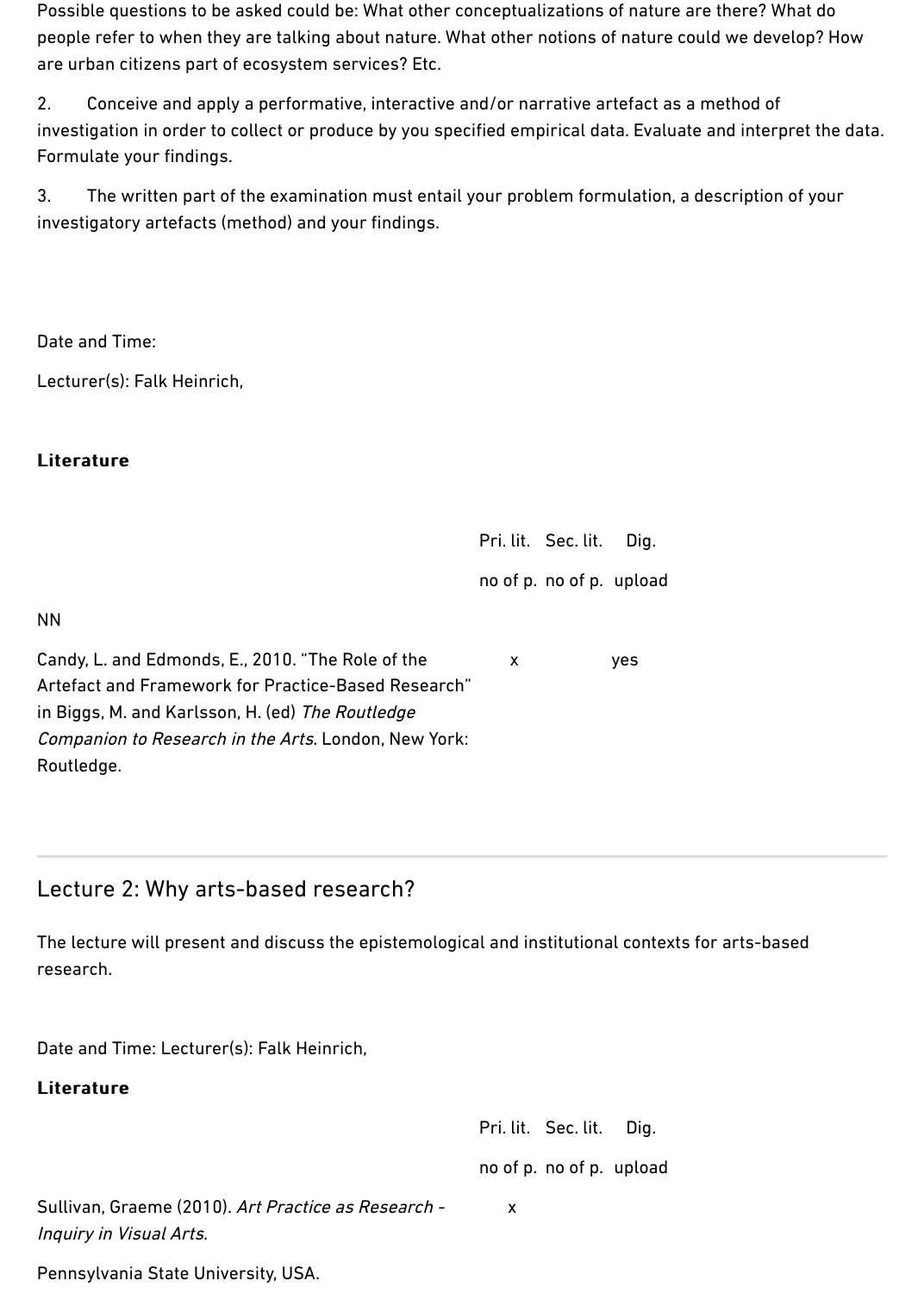Chap.  $2 + 4$ 

Pennsylvania State University, USA. Downloadable from [http://uk.sagepub.com/sites/default/files/upm](http://uk.sagepub.com/sites/default/files/upm-binaries/31775_Chapter4.pdf)[binaries/31775\\_Chapter4.pdf](http://uk.sagepub.com/sites/default/files/upm-binaries/31775_Chapter4.pdf) x yes

# Lecture 3: How to conduct arts-based research?

The lecture will present a selection of cases and methods of arts-based research with an emphasis on performative and narrative strategies.

Date and Time: Lecturer(s): Falk Heinrich,

#### Literature

|                                                                                        |              | Pri. lit. Sec. lit. Dig. |            |
|----------------------------------------------------------------------------------------|--------------|--------------------------|------------|
|                                                                                        |              | no of p. no of p. upload |            |
| Leavy, P., 2009. Methods meets Art. New York, London: x<br>The Guilford Press. Chap 2. |              |                          | <b>ves</b> |
| Leavy, P., 2009. Methods meets Art. New York, London:<br>The Guilford Press. Chap 5.   | $\mathsf{X}$ |                          |            |

# Workshop 2: Initial research design and its problem (formulations)

The workshop consists of presentations and discussions of the student groups' initial research design and its artistic and academic foundations.

Date and Time:

Lecturer(s): Falk Heinrich

#### Literature

Pri. lit. Sec. lit. no of p. no of p. uploadDig.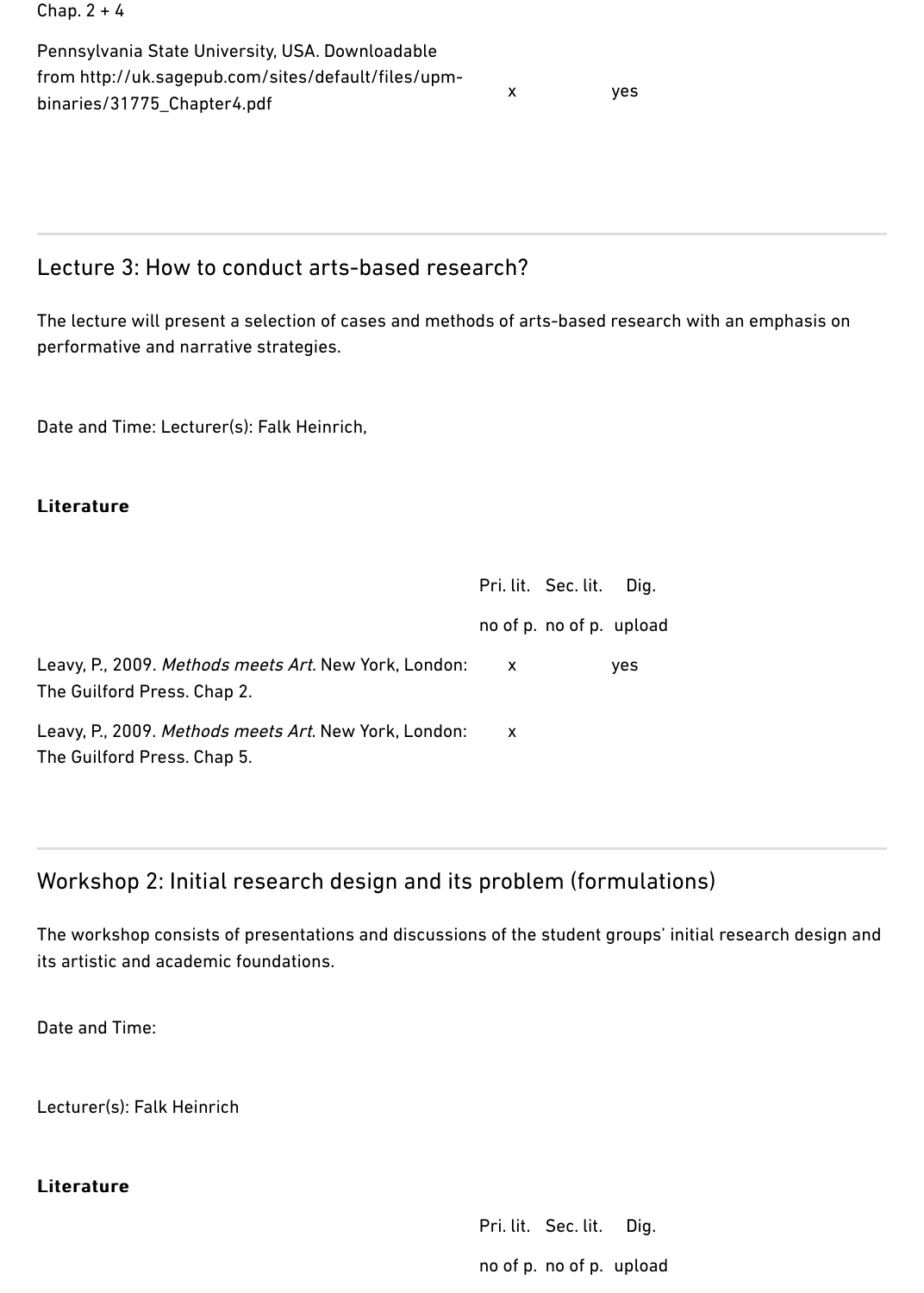Handbook of the Arts in Qualitative Research: Perspectives, Methodologies, Examples, and Issues,, Edited by: J. Gary Knowles & Ardra L. Cole [http://methods.sagepub.com/book/handbook-of-the](http://methods.sagepub.com/book/handbook-of-the-arts-in-qualitative-research)arts-in-qualitative-research

# Workshop 3: Arts-Based Research in Progress

Student presentations of the process of their arts-based research and their first findings in form of observations, data collections, etc.

Date and Time:

Lecturer(s): Falk Heinrich

# Lecture 4: Evaluating and reflecting arts-based research

The lecture will present and discuss types and modi of arts-based research findings and its notion(s) of knowledge.

Date and Time:

Lecturer(s): Falk Heinrich

#### Literature

Pri. lit. Sec. lit. no of p. no of p. upload Dig. x yes

Springgay, S.; Irwin, R. L. & Kind, S. (2012) "A/R/Tographers and Living Inquiry" In: J. Gary Knowles & Ardra L. Cole (eds) Handbook of the Arts in Qualitative Research: Perspectives, Methodologies, Examples, and Issues. Thousand Oaks: Sage

# Workshop 4: Final presentation of the arts-based research projects

Presentation of the student projects' findings in terms of artistic and academic knowledge its formats and dissemination possibilities.

Presentation and clarification of the assessment and its requirements.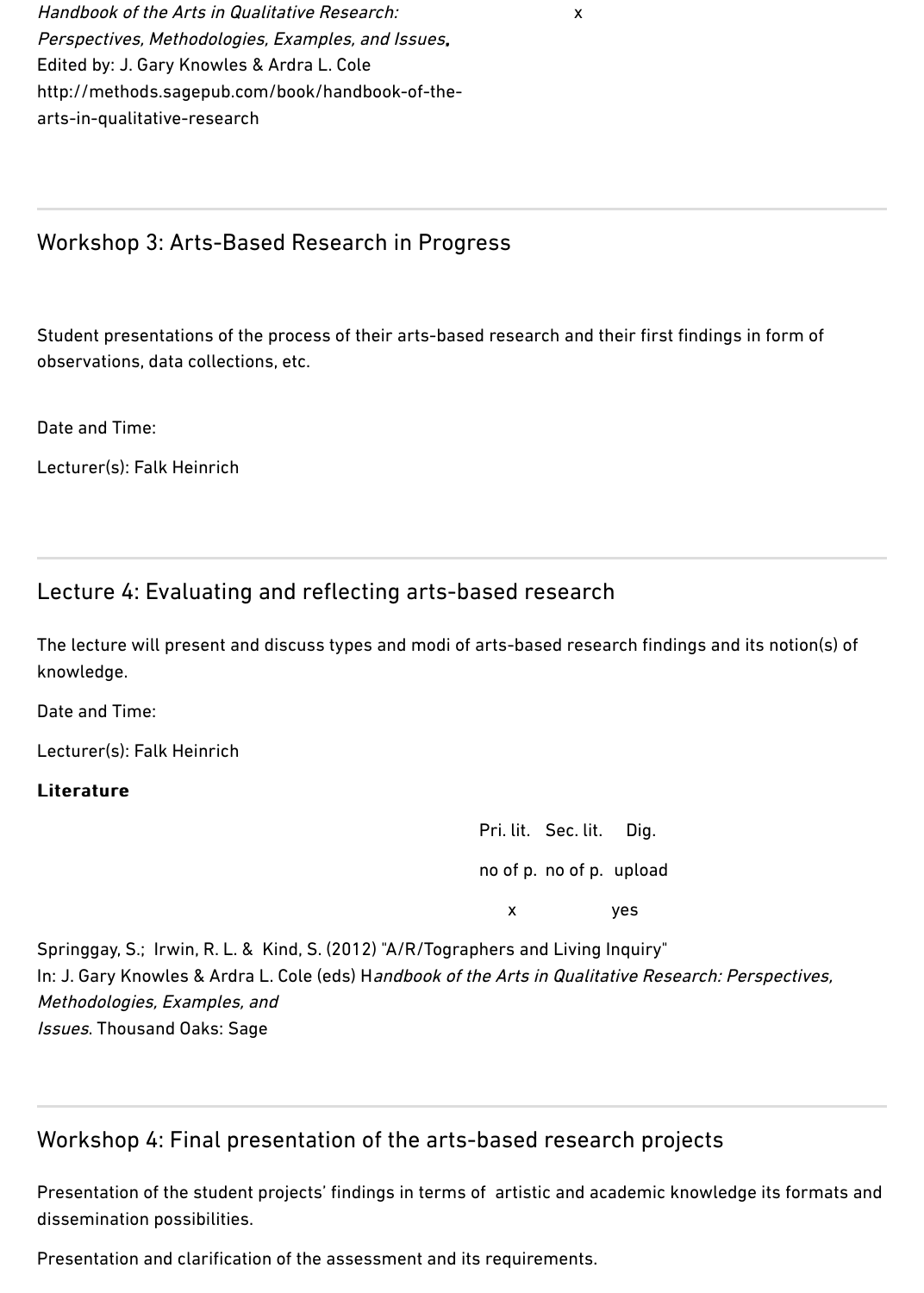Date and Time:

Lecturer(s): Falk Heinrich

Topic 9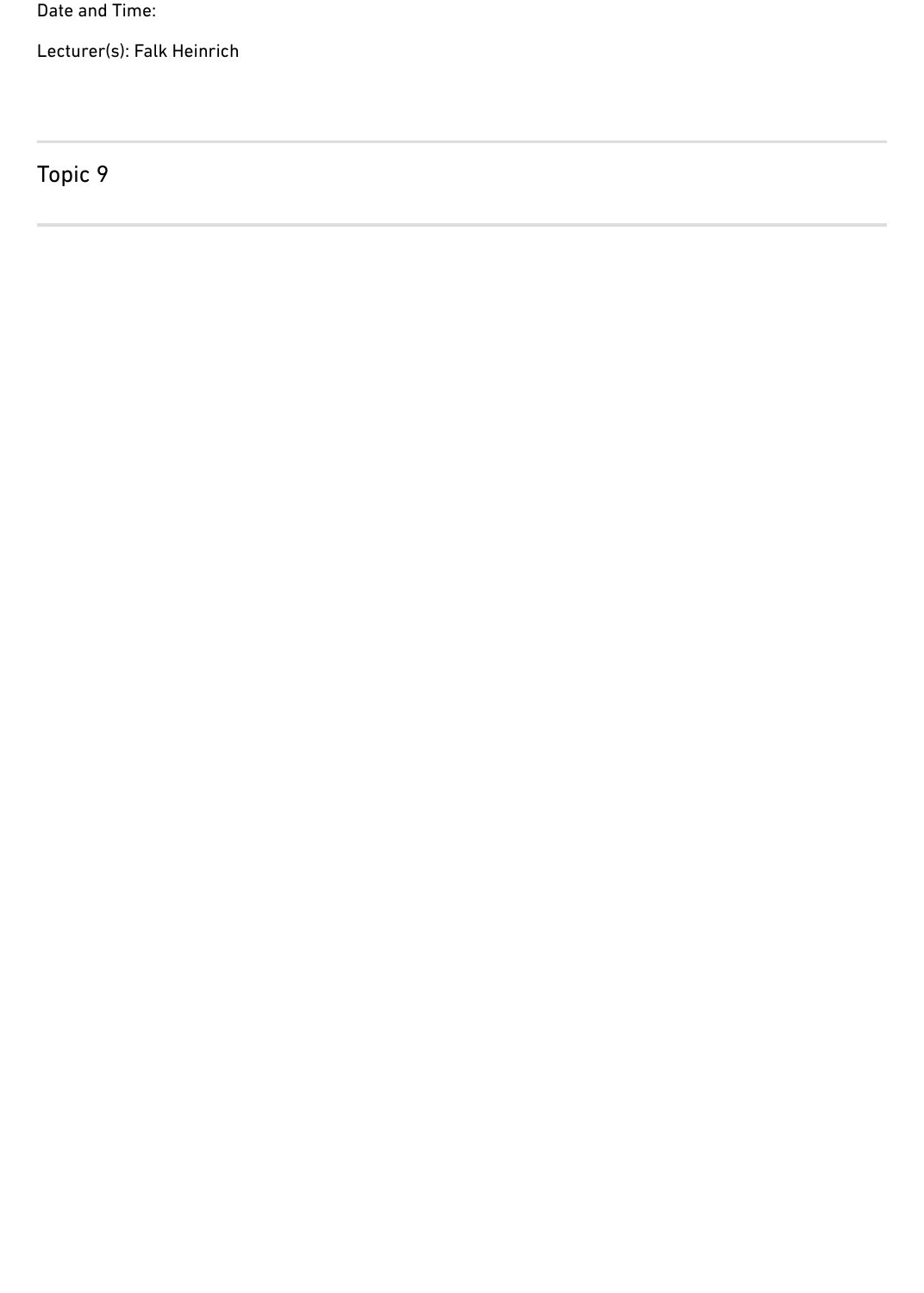# **MODULE 18 - MULTIMEDIA PROGRAMMING (M18, P) (ART\_BA)**

# [General](https://www.moodle.aau.dk/course/view.php?id=22143#)

[Edit](https://www.moodle.aau.dk/course/view.php?id=22143#) $\blacktriangleright$ 

The goal of this course is to strengthen a student's capacity to participate in multimedia application and software development. This puts the student in a position to take advantage of a significant amount of prior work by integrating a variety of software libraries on a variety of platforms.

This module may be offered by the board of study depending on e.g. the amount of students enrolled or other relevant circumstances.

# Courses:

In connection with the module, courses may be offered within the following area:

· Multimedia Programming

# Learning objectives:

During this module, students should acquire:

#### Basic knowledge about

advanced topics of software development relevant to the design and implementation of multimedia software applications, e.g., software design patterns, programming mobile devices and other embedded systems, network programming and VR and AR programming.

#### Skills in

applying a variety of intermediate and advanced software technologies, techniques and methods in the construction of effective and efficient multimedia software applications

## Competencies in

analyzing multimedia software engineering problems and select, apply and evaluate appropriate technologies in developing successful solutions

applying advanced concepts in multimedia programming and software engineering

The module is completed with:

# Examination 18

An internal written examination in Module 18: "Multimedia Programming" (Elective).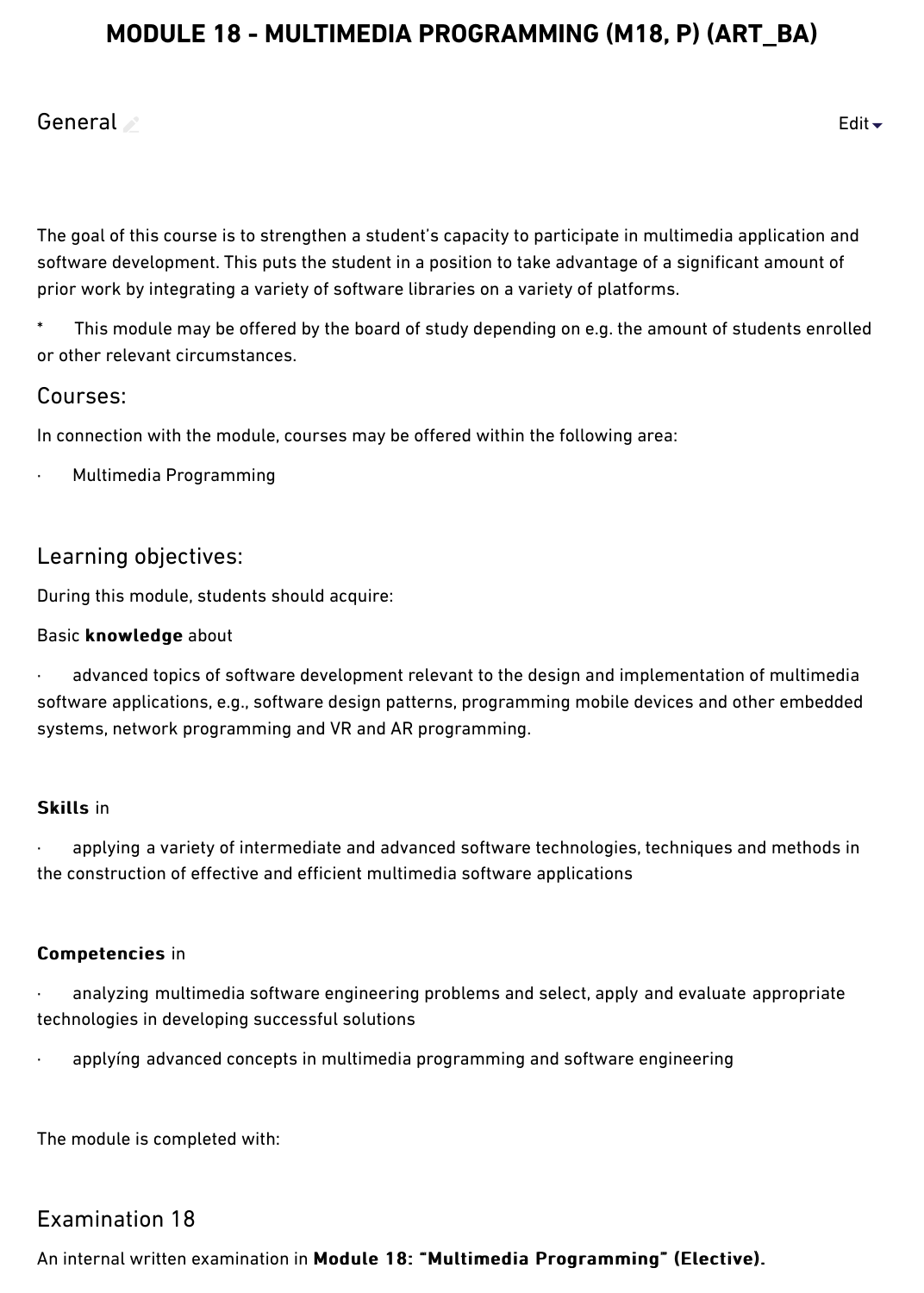Form of examination: c) The examination is a 7-day assignment on a set subject.

Number of pages: the written part must not exceed 10 pages.

Evaluation: pass/fail. One examiner evaluates the assignment. In case of a Fail grade, an additional examiner will also evaluate the assignment.

# Substitution: the examination may be substituted by satisfactory and active participation in courses, i.e. 80% attendance and submission of all assignments set during the course.

Credits: 5 ECTS 34

The examination should demonstrate that the student has fulfilled the objectives outlined above.

| Exam dates: n/a   |                                     |
|-------------------|-------------------------------------|
| <b>Exhibition</b> | In class                            |
| dates:            |                                     |
| Deadline:         |                                     |
|                   | Hand-in date: 5 October 2017 12:30h |
| To:               | <b>Through Digital Exam</b>         |
|                   |                                     |

# Scope and expectations:

The aim of this course is to introduce students to the theoretical and practical aspects of robotic art. The course places equal emphasis on both aesthetic and technical concerns so students can develop competencies in the creation of an aesthetically engaging autonomous art work. Students will learn how to design, program and execute a computer-controlled work of art using models such as random walks, flocking, and Markov chains. Students will also confront issues in planning, coordination, and control that arise when transitioning from computer simulation to the physical world. There are two assignments: (1) a midterm sketch/study and one-page summary and (2) the completion of a group-based mini-project incorporating computer-controlled robotics. Students will be provided with robots to experiment with (the Arduino robot and Sphero mobile robot), but are invited to develop their own design or robotic prototypes. Prior experience in imperative and object-oriented programming (e.g., C++ or Java) is required.There are two assignments: (1) a midterm sketch/study and one-page written summary and (2) the completion of a group-based mini-project incorporating computer-controlled robotics. The mini-project must be accompanied by a written report and oral presentation summarizing the project, method, approach, and conclusions (10 pages maximum).

Students will be provided with robots to experiment with (the Arduino robot and Sphero mobile robot), but are invited to develop their own design or robotic prototypes.

# Prerequisites for participation:

Prior experience in imperative and object-oriented programming (e.g., C++ or Java) is required.

# Prerequisites for participation:

Prior experience in imperative and object-oriented programming (e.g., C++ or Java) is required.

# Module coordinator: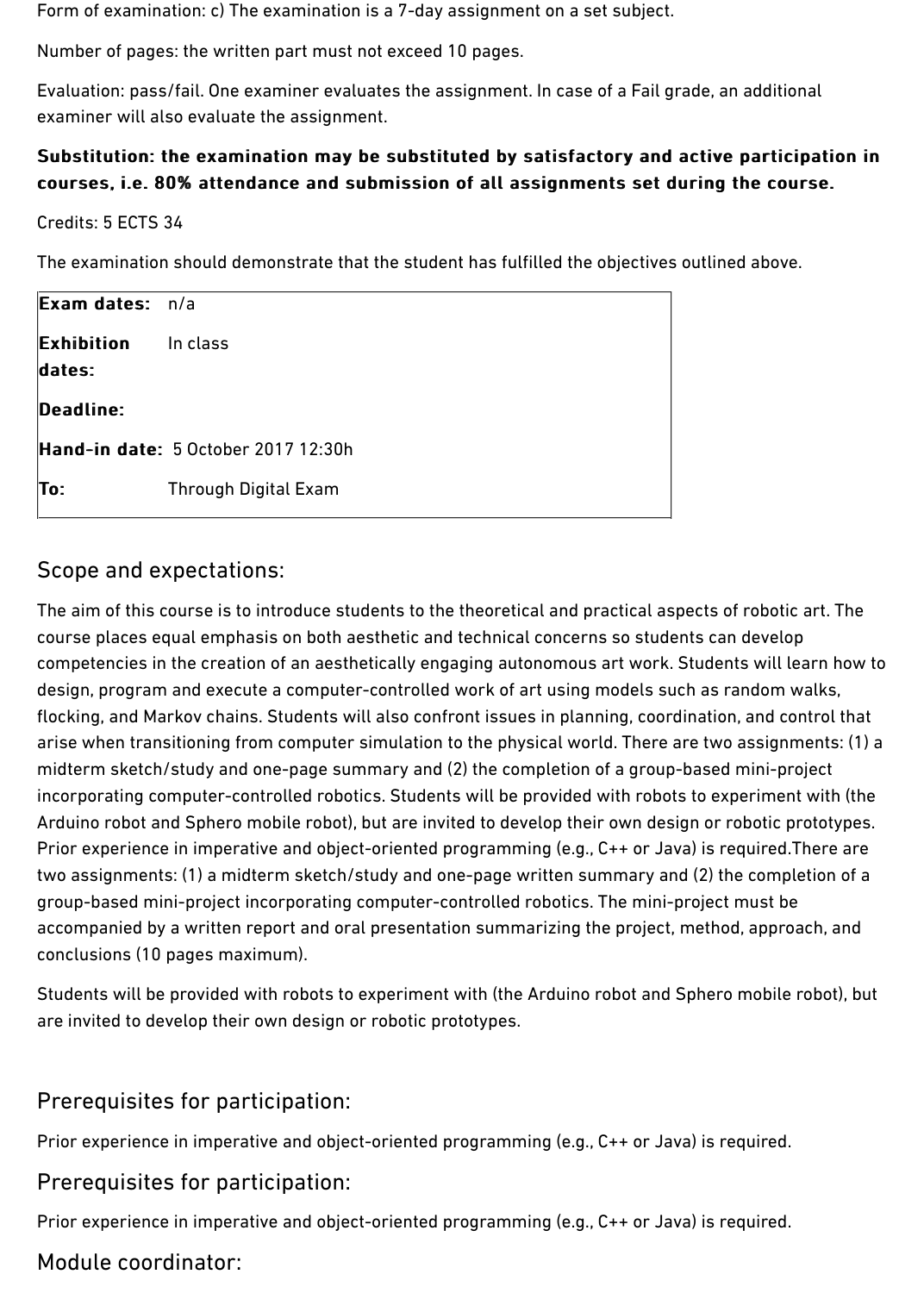|                 | Markus Löchtefeld, MT |                               |
|-----------------|-----------------------|-------------------------------|
|                 | mloc@create.aau.dk    |                               |
|                 |                       |                               |
| $\bf \bm{\div}$ | Announcements         | Edit $\overline{\phantom{a}}$ |
|                 | News forum            | Edit $\sim$ $\blacktriangle$  |
|                 | Mini Project          | Edit $\blacktriangleright$    |
|                 |                       | Add an activity or resource   |
|                 | $\bigoplus$ Topic 1   | Edit $\blacktriangleright$    |
|                 |                       | Add an activity or resource   |
|                 | $\bigoplus$ Topic 2   | Edit $\blacktriangleright$    |
|                 |                       | Add an activity or resource   |
|                 |                       |                               |

 $\overline{\mathbf{C}}$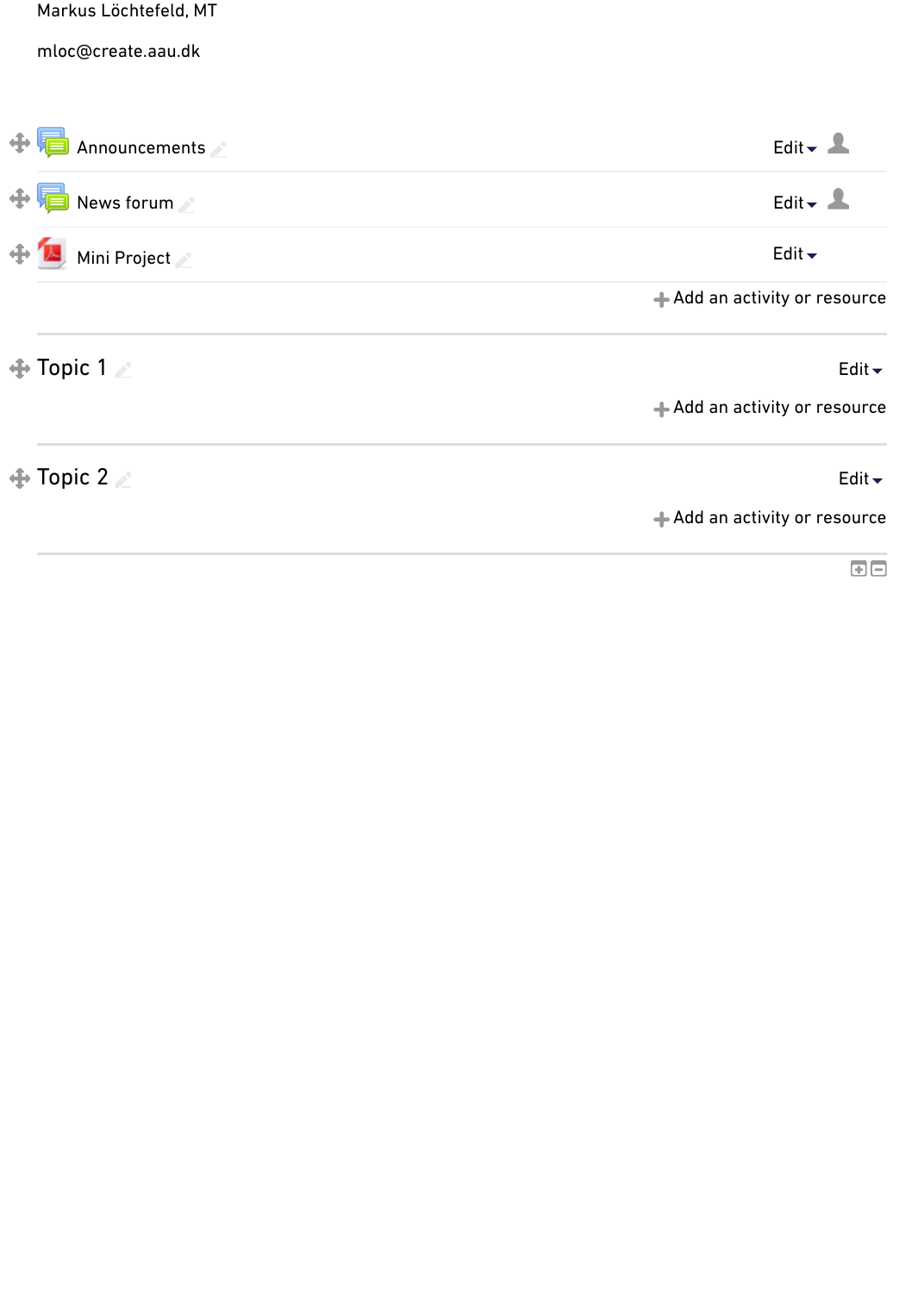# **MULTIMEDIA PROGRAMMING (M18, C) (ART\_BA)**

# [General](https://www.moodle.aau.dk/course/view.php?id=22154#)

#### Instructors:

Markus Löchtefeld and Elizabeth Jochum

## Purpose and goals:

The aim of this course is to introduce students to the theoretical and practical aspects of robotic art. The course places equal emphasis on both aesthetic and technical concerns so students can develop competencies in the creation of an aesthetically engaging autonomous art work. Students will learn how to design, program and execute a computer-controlled work of art using models such as random walks, flocking, and Markov chains. Students will also confront issues in planning, coordination, and control that arise when transitioning from computer simulation to the physical world. Students will be provided with robots to experiment with (Lego robots, the Arduino robot and Sphero mobile robot), but are invited to develop their own design or robotic prototypes. Prior experience in imperative and object-oriented programming (e.g., C++ or Java) is required.

#### Evaluation:

The course grade is determined by the completion of an individual or group-based mini-project incorporating computer-controlled robotics. The mini-project must be accompanied by a written report and oral presentation summarizing the project, method, approach, and conclusions (10 pages maximum).

#### Hand-in deadline: 5 October 2017, 12:30

(In-Class Presentations of Mini-projects + Written Hand-In)

#### Robot checkout:

To check out a robot, please make a request to Thomas Kristensen in the ArT lab. You will need to state which robots you would like to check out, the length of time for the loan, and provide evidence that they can stored in a locked container while not being used. Note that you will be held responsible for any lost or damaged items.

| $\mathbf +$ <b>I</b> Announcements | Edit $\sim$ $\sim$           |
|------------------------------------|------------------------------|
| $\bigoplus$ News forum             | Edit $\sim$ $\blacktriangle$ |
| $\bigoplus$ Mini-Project           | Edit $\blacktriangleright$   |
|                                    | Add an activity or resource  |

 $\bigoplus$  Lecture 1: Robotic Art and Basic Robot Communications

Lecture with subsequent exercises

Origins and development of robotic art from 20" century-present. th

This course provides an overview of robotic art from kinetic sculpture to contemporary robotic art.

[Edit](https://www.moodle.aau.dk/course/view.php?id=22154#) $\blacktriangleright$ 

[Edit](https://www.moodle.aau.dk/course/view.php?id=22154#) $\blacktriangleright$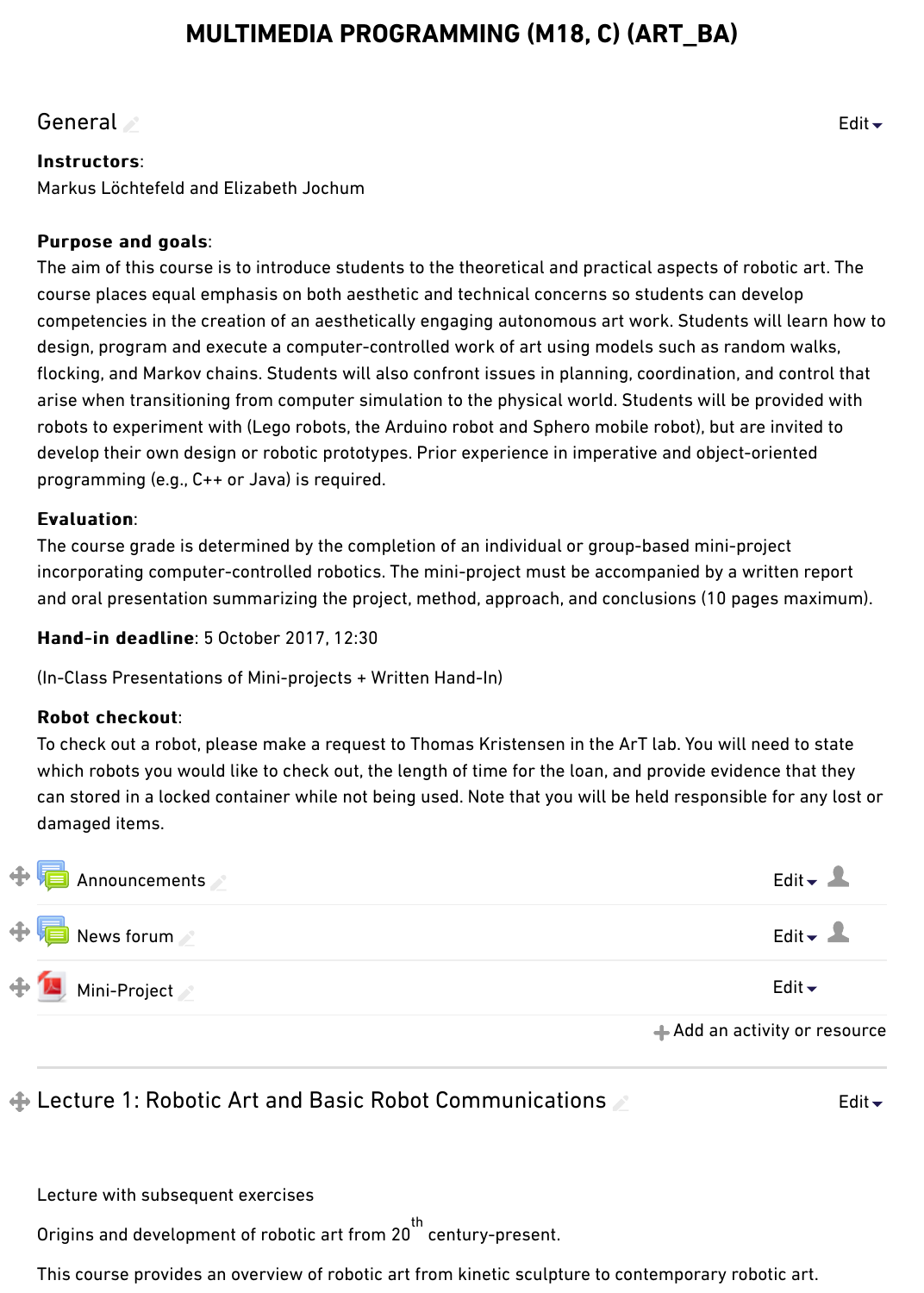Sending and receiving messages to and from the Lego robots. Lecturer(s): Markus Löchtefeld

Exercises:

- 1) Make the Robot move in a straight line for 1 second and then stop (smoothly).
- 2) Make the Robot move in a square.

#### Literature

|                                                           |    | Pri. lit.   Sec. lit.                            | Dig. |
|-----------------------------------------------------------|----|--------------------------------------------------|------|
|                                                           |    | $\vert$ no of p. $\vert$ no of p. $\vert$ upload |      |
| "History of Robotic Art" (Eduardo Kac) (pdf)              | 11 |                                                  |      |
| Robotics and Art, Computationalism and Embodiment (Penny) | 20 |                                                  |      |
| (pdf)                                                     |    |                                                  |      |
|                                                           |    |                                                  |      |

#### Video:



(6 minutes)

[Add an activity or resource](https://www.moodle.aau.dk/course/view.php?id=22154#)

 $\bigoplus$  Lecture 2: Language of Motion I

Lecture with subsequent exercises.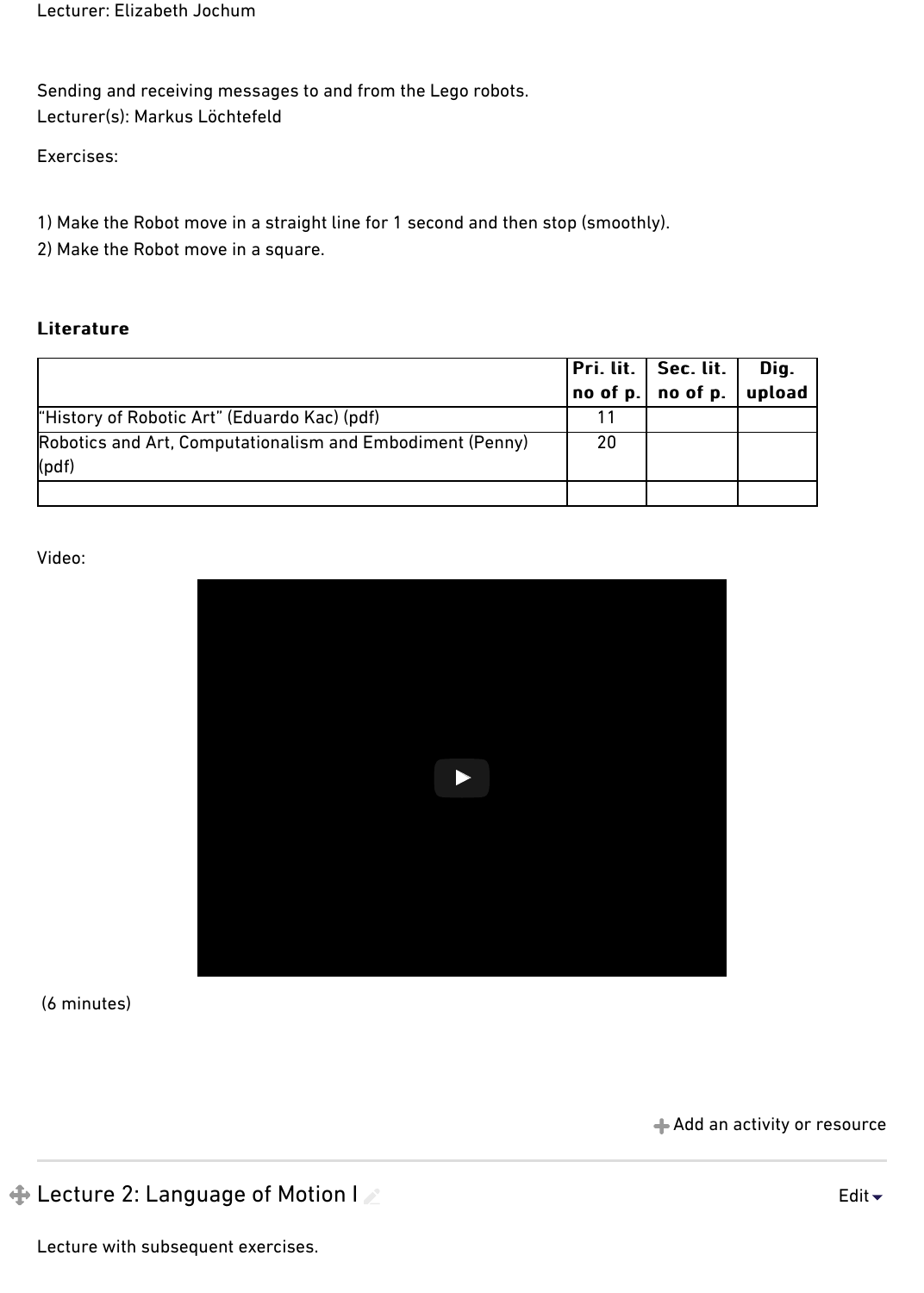Introduction to the concepts of turtles and random walks as a means for executing basic motions.

**TBA** 

Lecturer: Elizabeth Jochum & Markus Löchtefeld

Assignments: Programming exercises based on session.

## Literature

|                                                                     | Pri. lit. | Sec. lit. | Dig.   |
|---------------------------------------------------------------------|-----------|-----------|--------|
|                                                                     | no of p.  | no of p.  | upload |
| Random walk - Wikipedia,                                            |           |           |        |
| https://en.wikipedia.org/wiki/Random_walk                           |           |           |        |
| Abelson, H. and diSessa, A. A. (1980). Turtle Geometry: The         |           | 3         | yes    |
| Computer as a Medium for Exploring Mathematics. MIT Press.          |           |           |        |
| Braitenberg, V. (1984). Vehicles: Experiments in Synthetic          |           | 3         | yes    |
| Psychology. MIT Press.                                              |           |           |        |
| Pearson, K. (1905). The problem of the random walk. Nature, 72:294, |           | 3         | yes    |
| 318, 342. (Mostly for historical interest)                          |           |           |        |
|                                                                     |           |           |        |

Exercises:

1) Make the Lego Robot move according to a random walk. What other types of random walks can you come up with?

2) Make the Lego Robot move in a circle at 180 degrees/second.

3) Make the Lego Robot move using some combination of a circular motion and random walk.

|             |                              | $\triangle$ Add an activity or resource |
|-------------|------------------------------|-----------------------------------------|
| 4           | Code: Sphero ellipse motion  | Edit $\blacktriangleright$              |
| ⊕           | Code: MotionVector.hpp       | Edit $\blacktriangleright$              |
| ←           | Code: Sphero random walk     | Edit $\overline{\phantom{a}}$           |
| $\bigoplus$ | Code: Sphero circular motion | Edit $\overline{\phantom{a}}$           |

# $\bigoplus$  Lecture 3: Language of Motion II

Kinesics, flocking/swarming: What do these behaviors and motions indicate about narrative? What narrative, interactive, or dramaturgical potential can we tap into using these external physical behaviors? This lecture considers the use of flocking and swarming algorithms in robotic art installations.

In-Class Assignment Due: Groups will present their project ideas in class for feedback. 3 minute presentations, 1 slide. Please upload slides here.

Lecturer: Elizabeth Jochum

## **Required Readings:**

[Edit](https://www.moodle.aau.dk/course/view.php?id=22154#)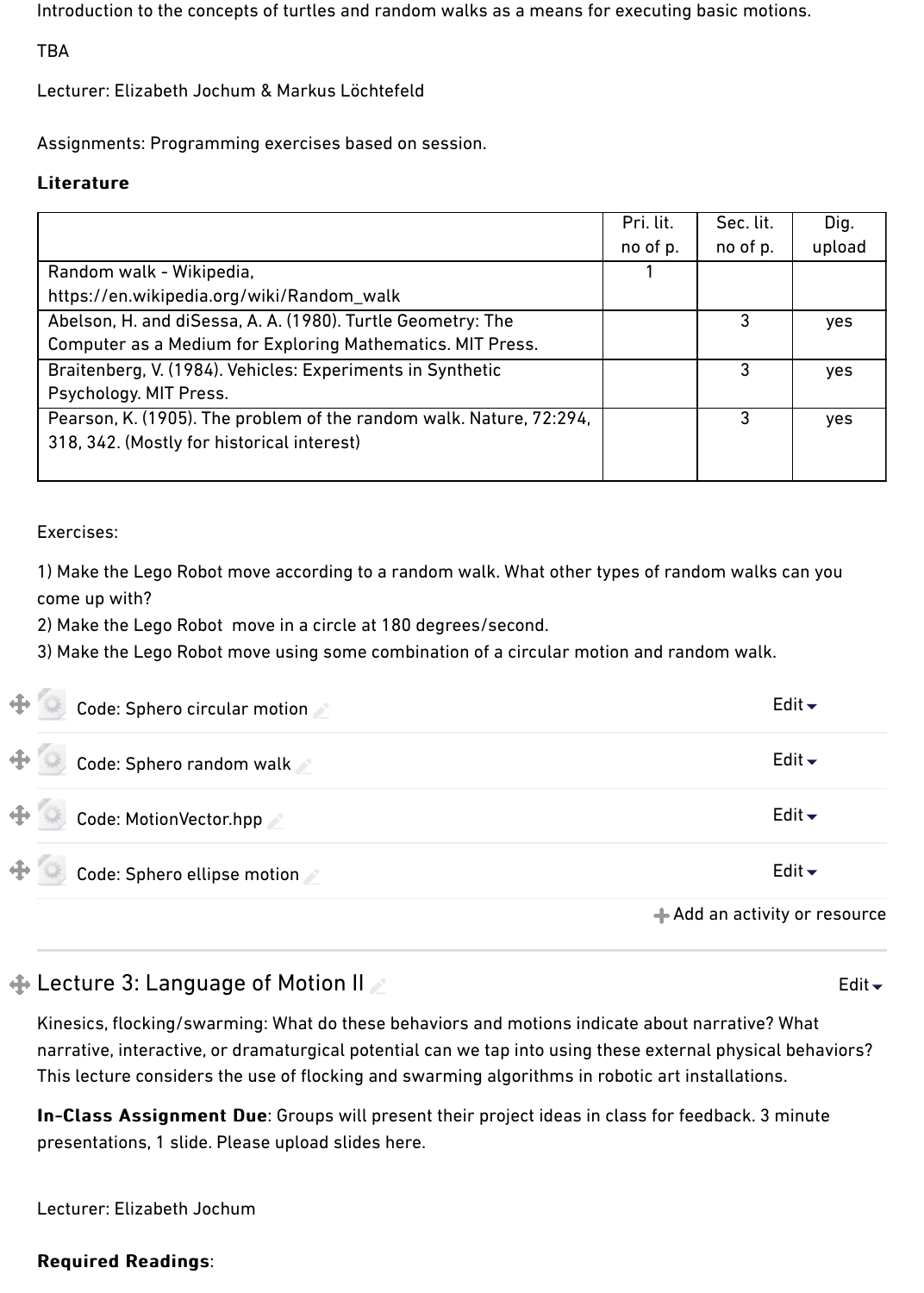A New Kind of Art (Artsbot) (Moura and Pereira) [\(pdf\)](https://www.moodle.aau.dk/pluginfile.php/972480/course/section/339046/809-1105-1-PB.pdf) "So You Think You Can Dance" (Schoellig et al.) [\(pdf](https://www.moodle.aau.dk/pluginfile.php/972480/course/section/339046/Schoellig.SoYouThinkYouCanDance.pdf)) "Generating Music from Flocking Dynamics" (Hueppe et al.) ([pdf](https://www.moodle.aau.dk/pluginfile.php/972480/course/section/339046/Huepe.GeneratingMusicfromFlockingDynamics.pdf))

Reynolds, C. W. (1987). Flocks, herds, and schools: A distributed behavioral model. Computer Graphics, 21(4):25-34. [\(pdf\)](https://www.moodle.aau.dk/pluginfile.php/972480/course/section/339046/Rey87-Flocks.pdf)

Lecture Notes [\(pdf\)](https://www.moodle.aau.dk/pluginfile.php/972480/course/section/339046/MMP.LANGUAGE2.FA16.pdf)

Videos:

[Swarm Wall](http://correll.cs.colorado.edu/?page_id=2361)

[Endo/Exo](http://vimeo.com/67034781) http://vimeo.com/67034781



Further readings:

Heider, F. and Simmel, M. (1944). An experimental study of apparent behavior. The American Journal of Psychology, 57(2):243–259. ([pdf](https://www.moodle.aau.dk/pluginfile.php/972480/course/section/339046/Hei44-Apparent%20Behavior.pdf))

"endo/exo - Making Art and Music with Distributed Computing" (Correll and Theodore) [\(pdf\)](https://www.moodle.aau.dk/pluginfile.php/972480/course/section/339046/endoexo.pdf)

| <b>小 金</b><br>Code: Flocking example                          | Edit $\blacktriangleright$              |
|---------------------------------------------------------------|-----------------------------------------|
| $\bigoplus$ Code: Flocking example (incomplete done in class) | Edit $\blacktriangleright$              |
| In-Class Project Pitches (slides)                             | Edit $\overline{\phantom{a}}$           |
|                                                               | $\triangle$ Add an activity or resource |

 $\triangle$  [Lecture 4+5: Markov Chains and DIY Robot Workshop](https://www.moodle.aau.dk/course/view.php?id=22154#) ∠ [Edit](https://www.moodle.aau.dk/course/view.php?id=22154#)

Composing simple motions with state transition networks (Markov chains). Non-functional animations and simulated interactions.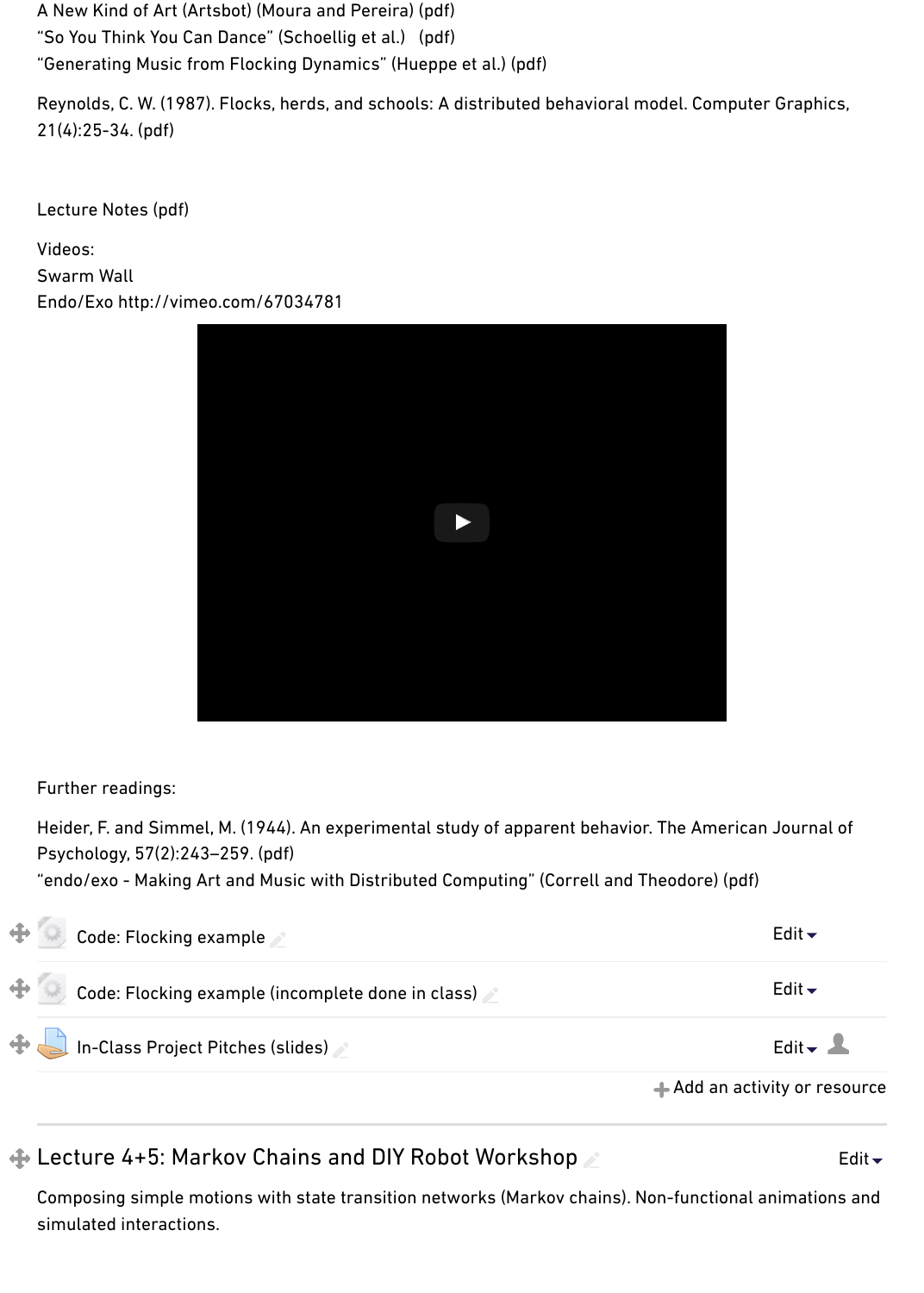Additionally we will help you extend your robots for your projects

Lecturers: Markus Löchtefeld and Elizabeth Jochum

Required Readings:

[Powell, V. \(2014\). Markov chains. Accessed from http://setosa.io/blog/2014/07/26/markov](http://setosa.io/blog/2014/07/26/markov-chains/index.html)chains/index.html.

"Designing Robots with Motion in Mind" (Hoffman and Ju) ([pdf](https://www.moodle.aau.dk/pluginfile.php/972480/course/section/339047/Designing%20robots%20with%20motion%20in%20mind.pdf))

"Ontology of Robot Theatre" (Lu) [\(pdf\)](https://www.moodle.aau.dk/pluginfile.php/972480/course/section/339047/ontology.robottheatre.pdf)

Required Video:

[Robots with Soul](https://www.ted.com/talks/guy_hoffman_robots_with_soul)

"[Unlocking the expressivity of point lights"](http://dl.acm.org/citation.cfm?doid=2207676.2208296) - Chris Harrison et al. CHI 2012

## Assignment:

1) Implement a Markov Chain with at least three different states that controls the Sphero's movement.

| $\bigoplus$ | Code: Markov chain coded in class        | Edit $\blacktriangleright$  |
|-------------|------------------------------------------|-----------------------------|
|             | $\bigoplus$ Code: Markov chain structure | Edit $\blacktriangleright$  |
|             | $\bigoplus$ Markov Chain                 | Edit $\blacktriangleright$  |
|             |                                          | Add an activity or resource |

# **← Lecture 6. Mid-Term Project Pitch**

Lecturers: Markus Löchtefeld and Elizabeth Jochum

## Literature

|                                                               | Pri. lit. | Sec. lit. | Dig.   |
|---------------------------------------------------------------|-----------|-----------|--------|
|                                                               | no of p.  | no of p.  | upload |
| "Designing Robots with Motion in Mind" (Hoffman and Ju) (pdf) | 32        |           | yes    |
| "The Machine as Autonomous Performer" (Bown et al.) (pdf)     | 16        |           | yes    |
| Way of the Jitterbug (Norm White) (pdf)                       | 15        |           | yes    |

 $\bigoplus_{k=1}^{\infty} \mathbb{Z}^k$  [Workshop "slides" ;-\)](https://www.moodle.aau.dk/mod/resource/view.php?id=651006)  $\bigotimes$ 

[Add an activity or resource](https://www.moodle.aau.dk/course/view.php?id=22154#)

♦ Lecture 7: Art Based Research with Robots <a>
Edit</a>
Edit</a>
Edit</a>
Edit</a>
Edit</a>
Edit</a>
Edit</a>
Edit</a>
Edit</a>
Edit</a>
Edit</a>
Edit</a>
Edit</a>
Edit</a>
Edit</a>
Edit</a>
Edit</a>
Edit</a>
Edit</a>
Ed

[Edit](https://www.moodle.aau.dk/course/view.php?id=22154#)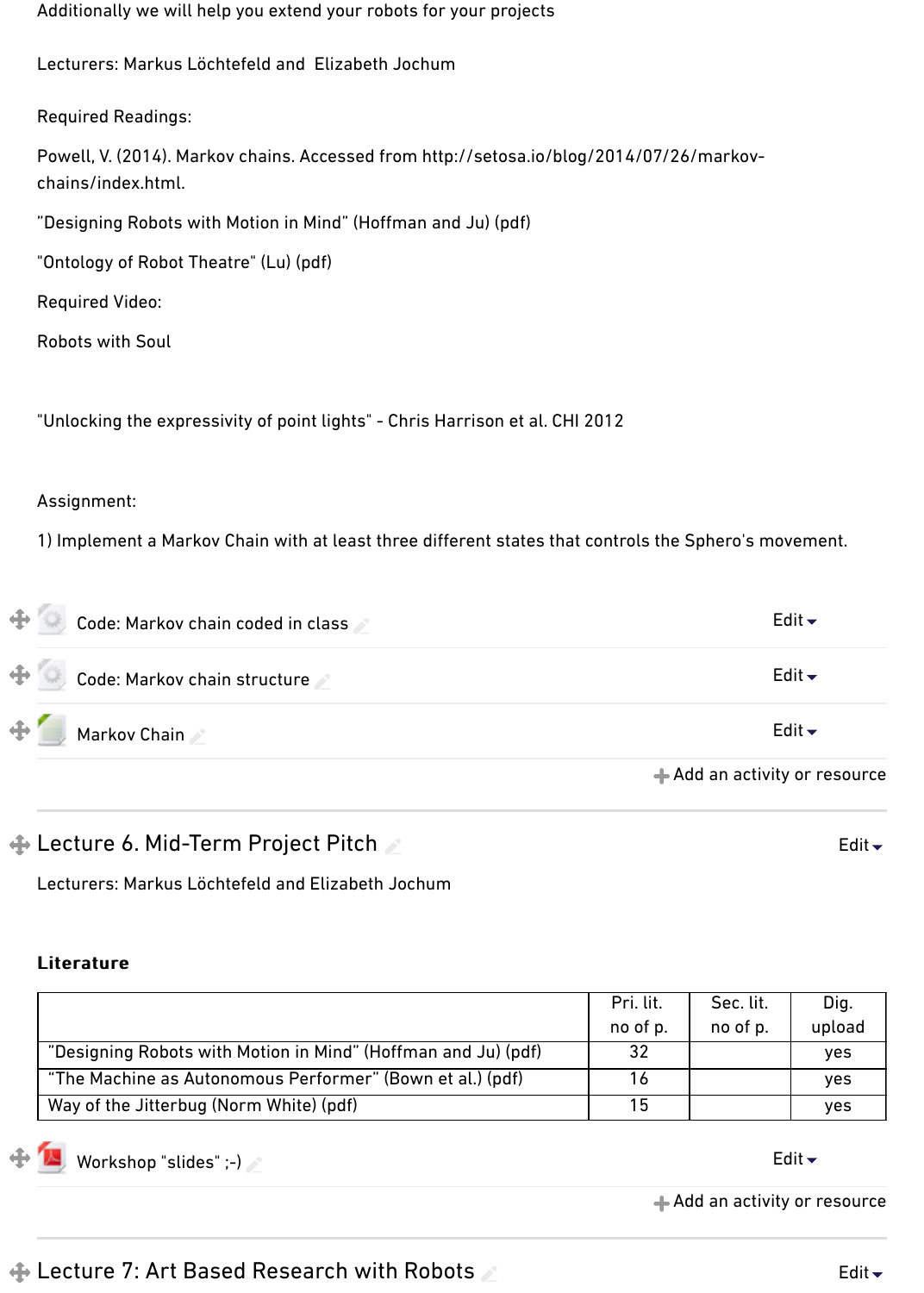Lecture: In this Lecture we will introduce methods to conduct Art-based Research with robots and how to evaluate your project. We will assist you in designing experimental setups for your projects.

| Lecturers: Elizabeth Jochum                                                                                             |                                         |
|-------------------------------------------------------------------------------------------------------------------------|-----------------------------------------|
|                                                                                                                         | $\triangle$ Add an activity or resource |
| $\bigoplus$ Lesson 8. In-class final presentations $\geq$                                                               | Edit $\blacktriangleright$              |
| Lecturers: Markus Löchtefeld and Elizabeth Jochum                                                                       |                                         |
| PROJECT-REPORT (Hand-In)                                                                                                | Edit $\sim$ $\sim$                      |
|                                                                                                                         | Add an activity or resource             |
| 2. Robot Communications<br>⊕                                                                                            | Edit $\overline{\phantom{a}}$           |
| Workshop on sending and receiving messages to and from the Lego robots.                                                 |                                         |
| Lecturer(s): Markus Löchtefeld                                                                                          |                                         |
| Exercises:                                                                                                              |                                         |
| 1) Make the Robot move in a straight line for 1 second and then stop (smoothly).<br>2) Make the Robot move in a square. |                                         |
| Code: Bluetooth library                                                                                                 | Edit $\blacktriangleright$              |
| Sphero developer resources                                                                                              | Edit $\blacktriangleright$              |
| Sphero Names                                                                                                            | Edit $\blacktriangleright$              |
| Sphero and Bluetooth Notes                                                                                              | Edit $\blacktriangleright$              |
| Code: Sphero.hpp (v. 0.63)                                                                                              | Edit $\blacktriangleright$              |
| Code: Sphero color change                                                                                               | Edit $\blacktriangleright$              |
| Code: Sphero move in line                                                                                               | Edit $\blacktriangleright$              |
| Code: Sphero data stream                                                                                                | Edit $\blacktriangleright$              |
| 企                                                                                                                       | Edit $\overline{\phantom{a}}$           |